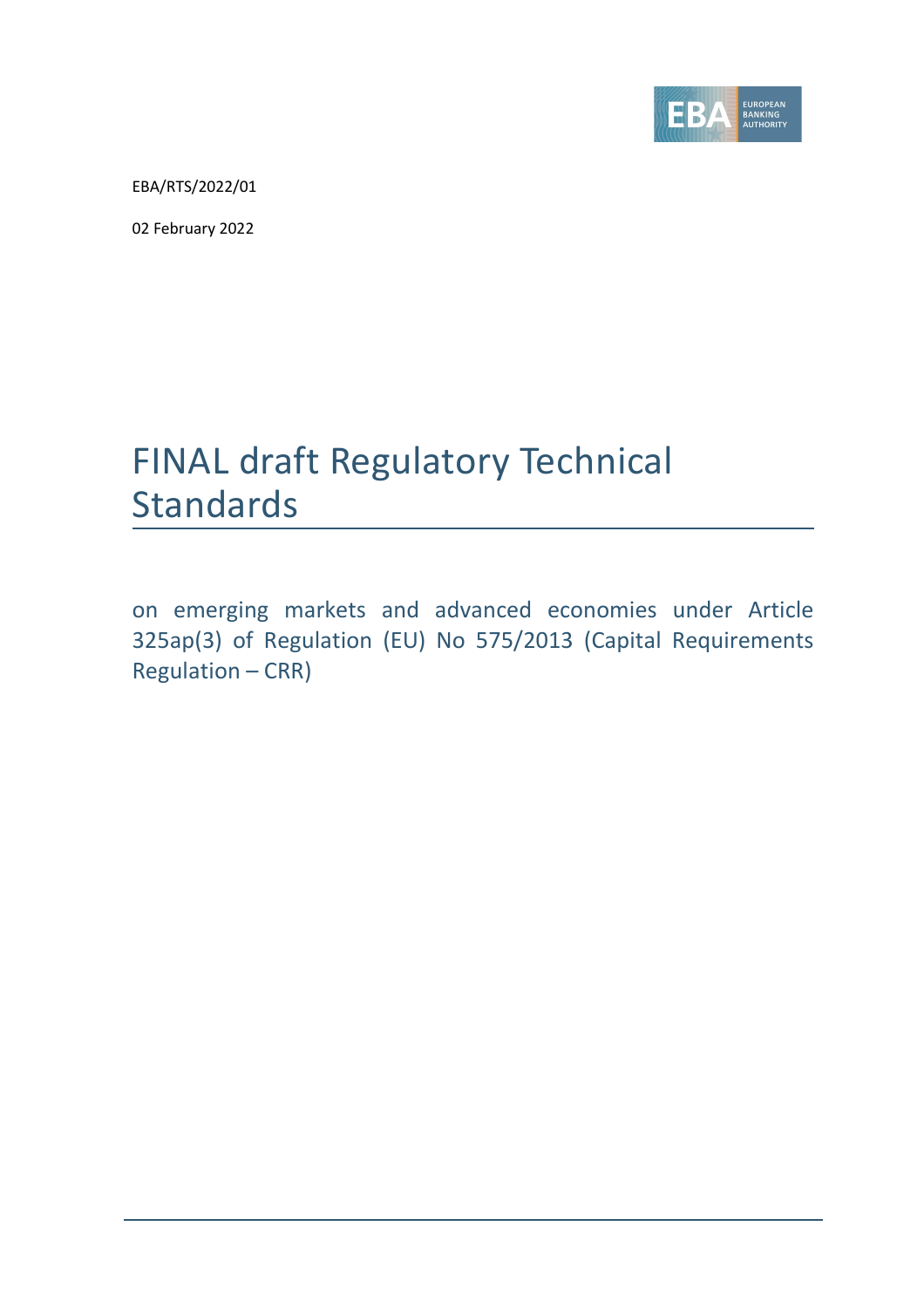

# **Contents**

|     | 1. Executive summary                                                                                                                              | 3              |
|-----|---------------------------------------------------------------------------------------------------------------------------------------------------|----------------|
|     | 2. Background and rationale                                                                                                                       | $\overline{a}$ |
|     | 3. Final draft regulatory technical standards on emerging markets and advanced economies<br>under Article 325ap(3) of Regulation (EU) No 575/2013 | 6              |
|     | 4. Accompanying documents                                                                                                                         | 11             |
| 4.1 | Draft cost-benefit analysis / impact assessment                                                                                                   | 11             |
|     | 4.2 Feedback on the public consultation                                                                                                           | 14             |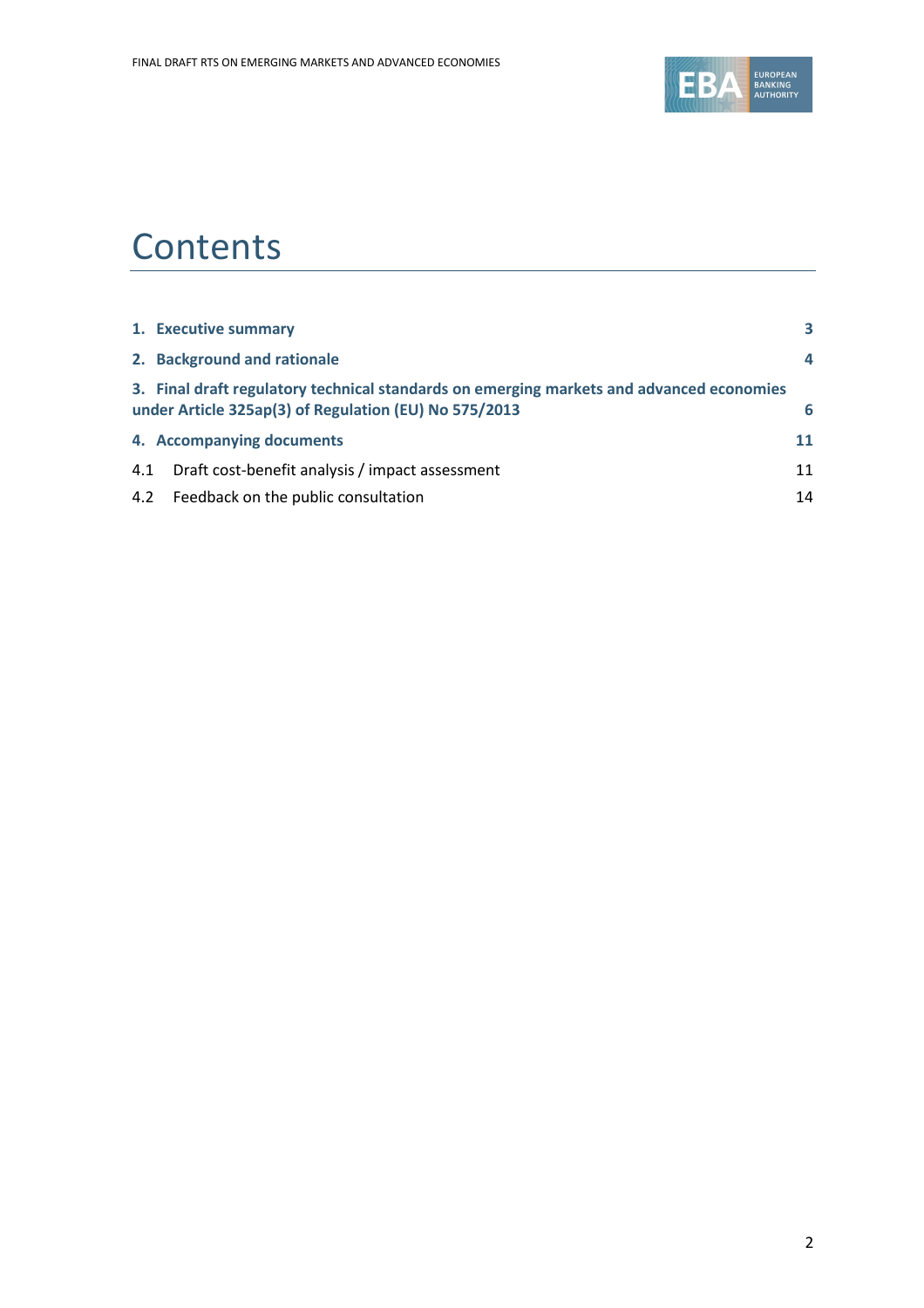

# <span id="page-2-0"></span>1. Executive summary

Regulation (EU) No 575/2013 (the Capital Requirements Regulation – CRR) as amended by Regulation (EU) 2019/876 implements in EU legislation, inter alia, the BCBS revised framework to compute own funds requirements for market risk, i.e. the Basel Fundamental Review of the Trading Book (FRTB). One component of these requirements is the sensitivities-based method under the alternative standardised approach for market risk (FRTB-SA).

In order for institutions to be able to calculate own funds requirements under the sensitivitiesbased method, Article 325ap(3) of the CRR requests the EBA to specify the economies that should attract lower risk weights for equity risk under the FRTB-SA (so called 'advanced economies'). Other economies are subject to higher risk weights for equity risk exposures.

The FRTB provides a list of countries that are considered to be 'advanced' for the purpose of the FRTB-SA. In the absence of clear criteria in the Basel framework, which only specifies a pre-defined list, the EBA specifically sought criteria to assess whether an economy qualifies as advanced or not. This to ensure that the risk is captured with a risk-sensitive framework.

Following the publication of the consultation paper, the EBA performed a quantitative analysis on equity names from several countries. In particular, the EBA assessed whether equity names related to EU countries not included in the FRTB list were less risky compared to (EU and non-EU) countries belonging to the FRTB list. The 'riskiness' was assessed using common market risk metrics (e.g. historical volatility measure). Using historical equity market data, it cannot be concluded that equity names related to EU countries not included in the FRTB list are riskier than equity names related to countries in the list.

The absence of quantitative evidence supporting the exclusion of some EU countries from the list, along with several qualitative arguments supporting their inclusion – in particular the fact that the EU has a single internal market, and as such the systematic component of the risk associated with an equity name can be EU based (as opposed to country based) – constitute a sufficient basis to conclude that all EU countries should be treated as advanced for the purpose of identifying the equity risk in the FRTB-SA.

Furthermore, considering the EEA relevance of this draft regulation, and considering that the same arguments presented above could be replicated at EEA level, EEA countries not belonging to the Union should be recognised as advanced too.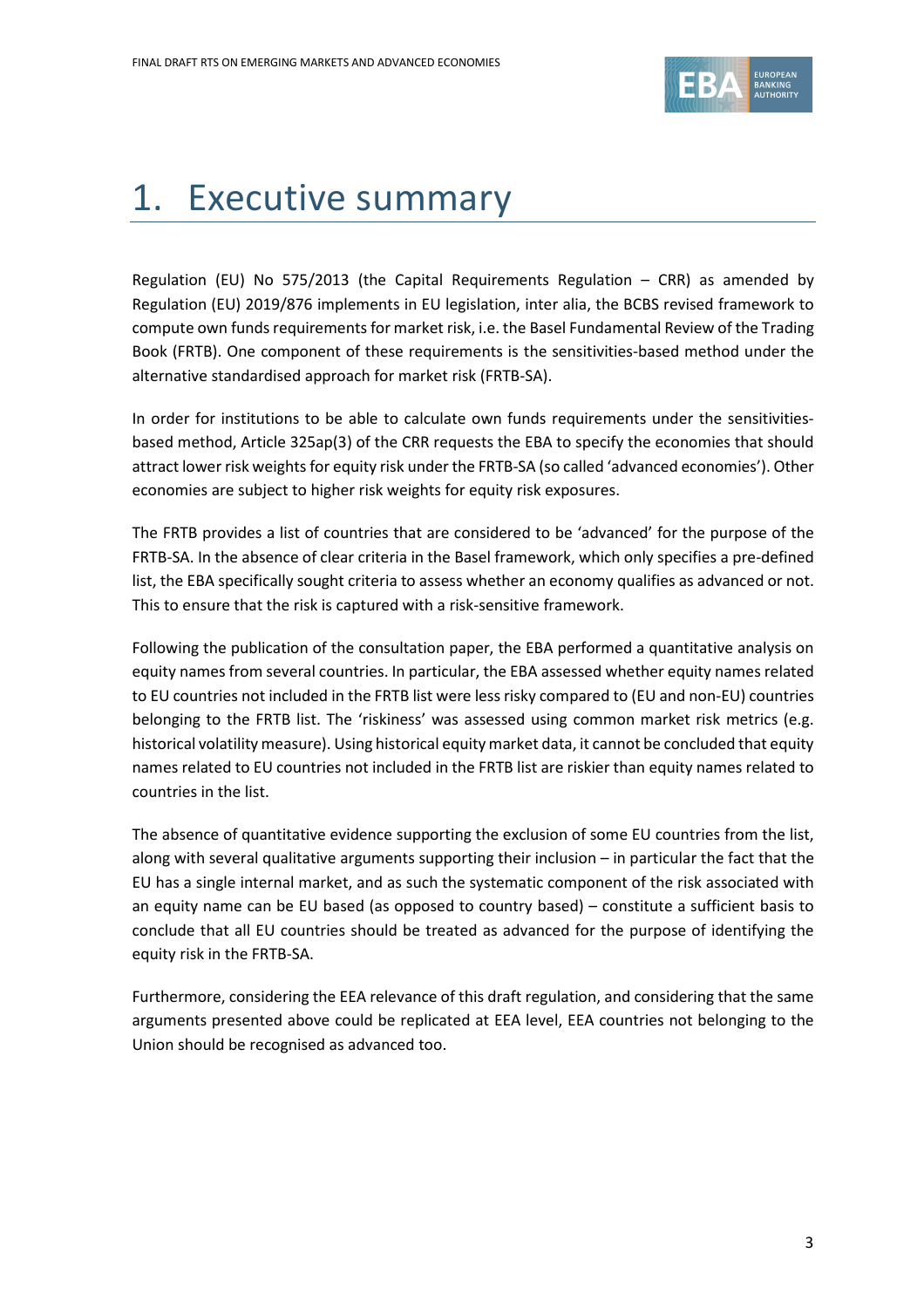

# <span id="page-3-0"></span>2. Background and rationale

- 1. Regulation (EU) No 575/2013 (the Capital Requirements Regulation CRR) as amended by Regulation (EU) 2019/876 implements in EU legislation, inter alia, the revised framework to compute own funds requirements for market risk i.e. the Basel Fundamental Review of the Trading Book (FRTB). One component of these requirements is the sensitivities-based method under the alternative standardised approach for market risk (FRTB-SA).
- 2. To calculate own funds requirements under the sensitivities-based method, institutions need to multiply net sensitivities to each risk factor within a bucket by the corresponding risk weights. The risk weights to be applied for sensitivities to equity and equity repo rate risk factors are specified in Table 8 of Article 325ap of the CRR, pursuant to the Commission delegated act<sup>[1](#page-3-1)</sup> referred to in Article 461a of Regulation (EU) No 575/2013.
- 3. Article 325ap(3) of the CRR requests the EBA to specify the economies that should attract a lower risk weight for equity risk under the FRTB-SA (so called 'advanced economies'). Other economies are subject to a higher risk weight. The distinction is not used anywhere else in the prudential framework. More specifically, the EBA is mandated to develop draft RTS to specify what constitutes an emerging market and what constitutes an advanced economy for the purpose of determining the risk weights for equity risk that should be applied.
- 4. It appears that buckets for sensitivities to equity risk in Table 8 of Article 325ap are defined based on criteria of liquidity (large vs. small market capitalisation) and volatility (taking into account the sector and the economy relevant for the equity).
- 5. The distinction between small and large market capitalisation is common to the FRTB-SA<sup>[2](#page-3-2)</sup> and the alternative internal model approach (FRTB-IMA) and was specified in the final draft RTS on Liquidity Horizons for the IMA published on 27 March 2020<sup>[3](#page-3-3)</sup>. As for the criteria of volatility, the FRTB-SA applies<sup>[4](#page-3-4)</sup> the risk weight corresponding to the relevant sector, with risk weights for a given sector being lower for advanced economies than for emerging markets. Unlike the distinction between small and large market capitalisation, this approach is specific to the FRTB-SA. Indeed, institutions using the IMA will directly capture the real historical volatility based on historical data, without the need for any distinction between advanced economies and emerging markets.
- 6. The FRTB provides a list of countries that are 'advanced' for the purpose of the FRTB-SA. According to MAR 21.75, the advanced economies are Canada, the United States, Mexico, the euro area, the non-euro area western European countries (the United Kingdom, Norway, Sweden, Denmark and Switzerland), Japan, Oceania (Australia and New Zealand), Singapore and Hong Kong SAR.

<span id="page-3-1"></span><sup>1</sup> [https://ec.europa.eu/finance/docs/level-2-measures/crr-delegated-act-2019-9068\\_en.pdf](https://ec.europa.eu/finance/docs/level-2-measures/crr-delegated-act-2019-9068_en.pdf)

<span id="page-3-2"></span><sup>2</sup> Article 325ap(2) refers to the RTS on LH referred to in Article 325bd(7).

<span id="page-3-4"></span><span id="page-3-3"></span><sup>3</sup> <https://www.eba.europa.eu/regulation-and-policy/market-risk/draft-technical-standards-on-the-ima-under-the-frtb> <sup>4</sup> See Delegated Act Article 1(11) p. 20-21.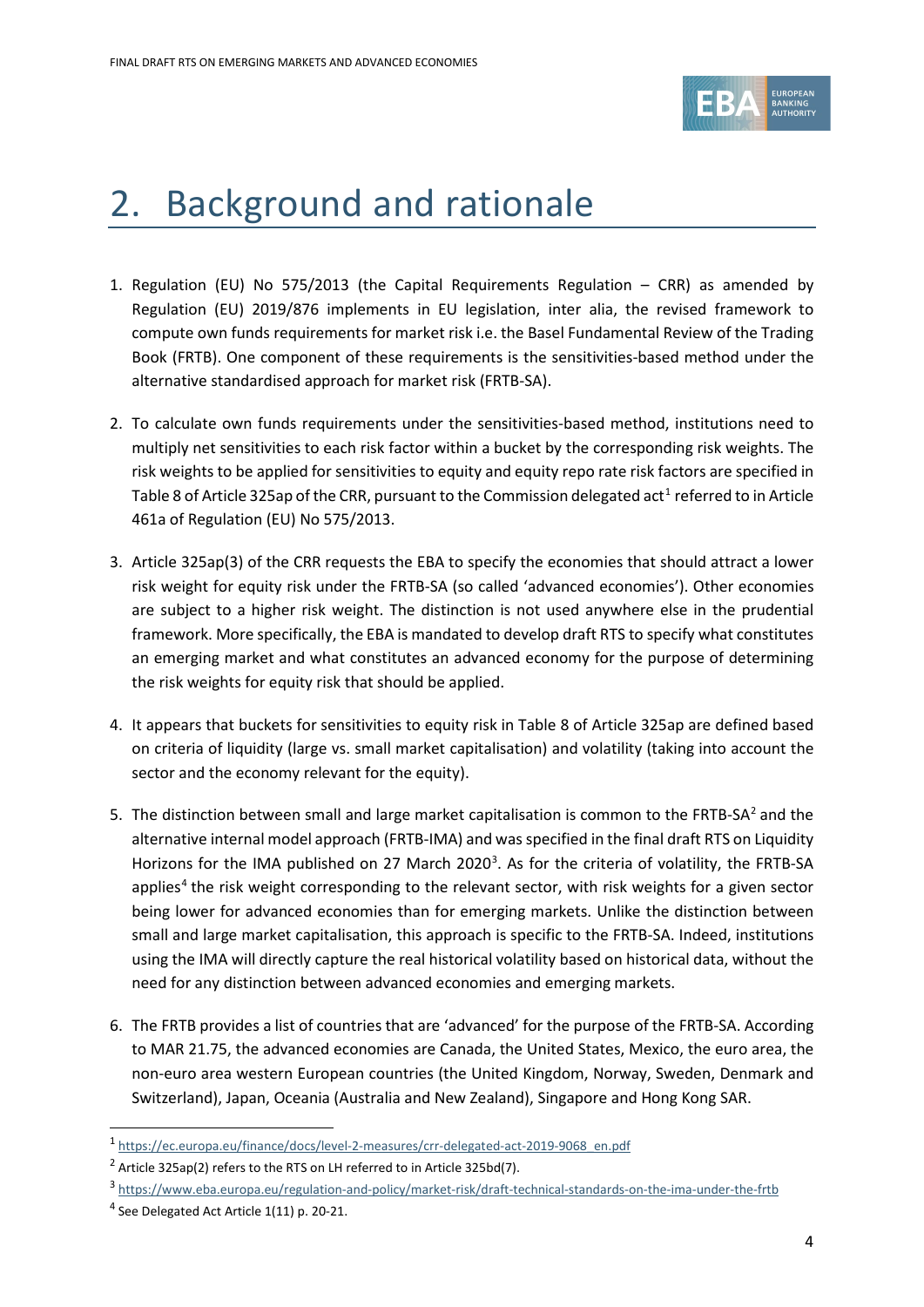

- 7. The FRTB list was published without the underlying criteria used to get such list being provided and has not been reviewed since the first version of the list published on 14 January 2016. In order to ensure a risk-based framework, in particular in relation to EU equity names, the EBA performed a quantitative analysis on equity names from different countries. The 'riskiness' was assessed using common market risk metrics (e.g. historical volatility measure). Using historical data, equities belonging to EU countries that are not included in the FRTB list are not found to be riskier than equities related to countries included in the original FRTB list.
- 8. The absence of quantitative evidence supporting the exclusion of some EU countries from the list, along with several qualitative arguments supporting their inclusion – in particular the fact that the EU has a single internal market, and as such the systematic component of the risk associated with an equity name can be EU based (as opposed to country based) – constitute a sufficient basis to conclude that all EU countries should be treated as advanced for the purpose of identifying the equity risk in the FRTB-SA.
- 9. Furthermore, considering the EEA relevance of this draft regulation, and considering that the same arguments presented above could be replicated at EEA level, EEA countries not belonging to the Union should be recognised as advanced. Specificities with respect to overseas territories of some EU Member States are also reflected.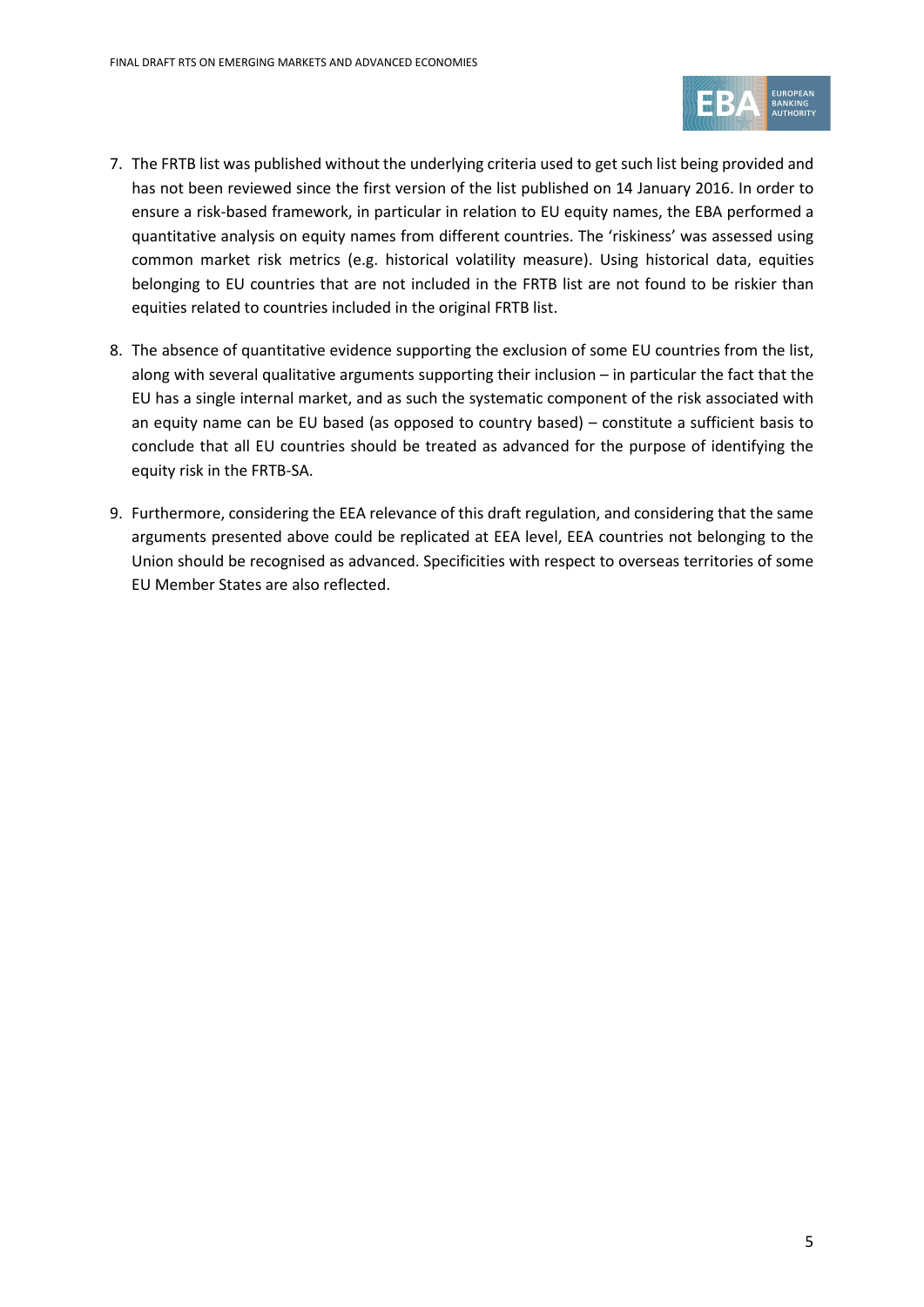

<span id="page-5-0"></span>3. Final draft regulatory technical standards on emerging markets and advanced economies under Article 325ap(3) of Regulation (EU) No 575/2013 (Capital Requirements Regulation – CRR)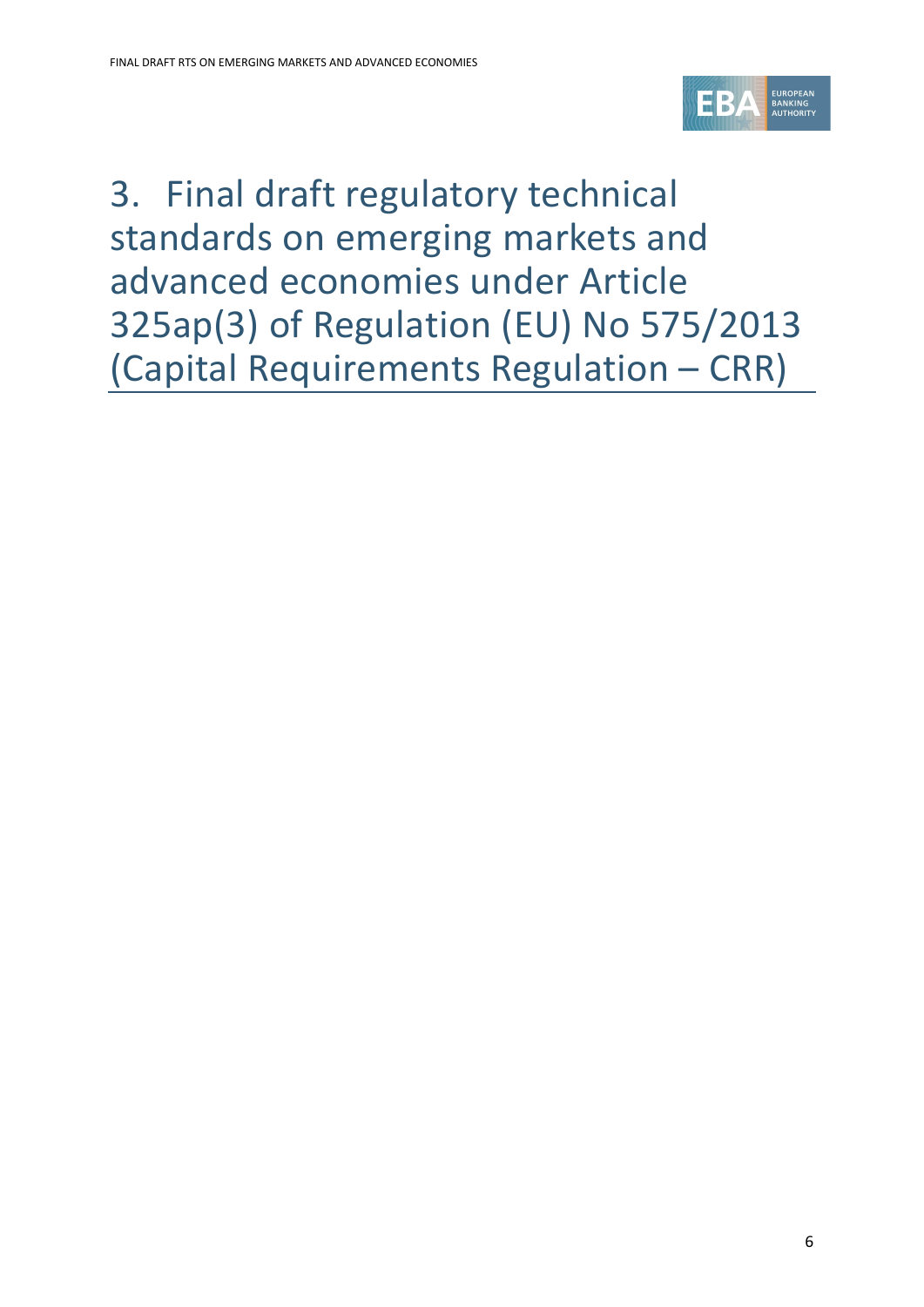



Brussels, XXX [...](2021) XXX draft

# **COMMISSION DELEGATED REGULATION (EU) …/...**

## **of XXX**

**supplementing Regulation (EU) No 575/2013 of the European Parliament and of the Council with regard to regulatory technical standards on emerging markets and advanced economies under Article 325ap(3) of Regulation (EU) No 575/2013**

(Text with EEA relevance)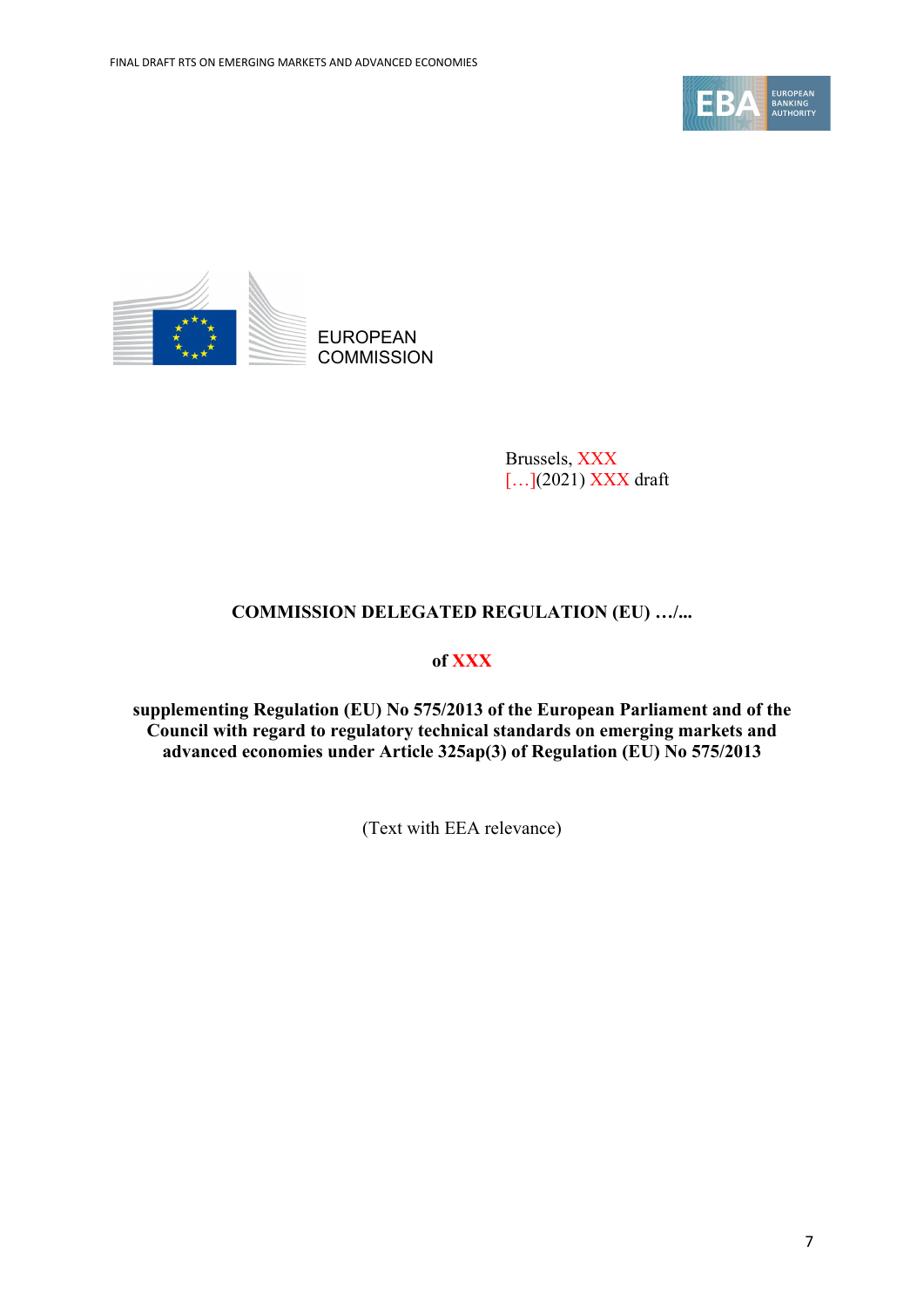

## THE EUROPEAN COMMISSION,

Having regard to the Treaty on the Functioning of the European Union,

Having regard to Regulation (EU) No 575/2013 of 26 June 2013 of the European Parliament and of the Council on prudential requirements for credit institutions and amending Regulation (EU) No 648/2012[5](#page-7-0) , and in particular the fourth subparagraph of Article 325ap(3) thereof,

### Whereas:

- (1) The market risk own funds requirements under the alternative standardised approach set out in Part Three, Title IV, Chapter 1a of Regulation (EU) No 575/2013 require, for the calculation of the own funds requirement under the sensitivities-based method set out in Section 2 of that Chapter, the application of the risk weights for equity risk specified in Table 8 of Article 325ap pursuant to the delegated act referred to in Article 461a. Since advanced economies and emerging markets are mutually exclusive categories, it should be clarified in this Regulation that markets not constituting advanced economies should be regarded as emerging markets for the purpose of the application of Article 325ap of Regulation (EU) No 575/2013.
- (2) When determining which markets constitute advanced and emerging markets economies, this Regulation should, on the one hand, ensure a level playing field and, on the other hand, establish a risk-based approach. To that end, while applicable international standards should be taken into consideration, markets of the Member States that are less volatile than the markets recognised as advanced markets economies in accordance with these international standards, should nonetheless be set out in this Regulation as constituting advanced rather than emerging market economies. Furthermore, the determination of advanced and emerging market economies in this Regulation should take due regard of the establishment of a single internal market in the Union, the presence of the European Economic Area, and the specificities related to overseas territories of some Member States.
- (3) This Regulation is based on the draft regulatory technical standards submitted by the European Banking Authority to the Commission.
- (4) EBA has conducted open public consultations on the draft regulatory technical standards on which this Regulation is based, analysed the potential related costs and benefits, and requested the opinion of the Banking Stakeholder Group established in accordance with Article 37 of Regulation (EU) No 1093/2010<sup>[6](#page-7-1)</sup>,

<span id="page-7-0"></span><sup>5</sup> <sup>5</sup> OJ L 176, 27.6.2013, p. 1.

<span id="page-7-1"></span><sup>&</sup>lt;sup>6</sup> Regulation (EU) No 1093/2010 of the European Parliament and of the Council of 24 November 2010 establishing a European Supervisory Authority (European Banking Authority), amending Decision No 716/2009/EC and repealing Commission Decision 2009/78/EC (OJ L 331, 15.12.2020, p. 12).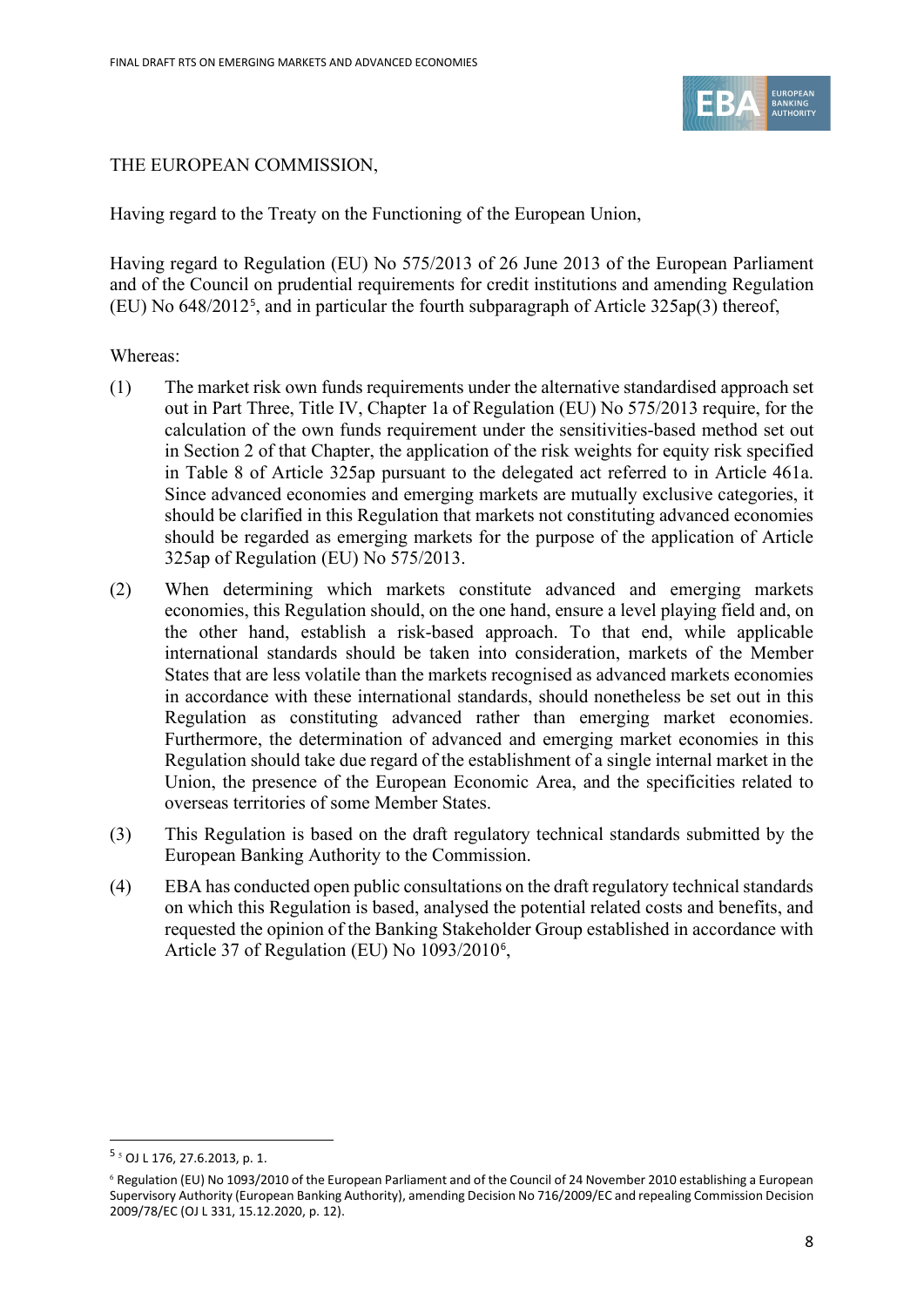

## HAS ADOPTED THIS REGULATION:

## *Article 1*

## *Advanced economies and emerging markets for the purpose of Article 325ap*

1. For the purpose of applying risk weights for equity risk in accordance with Article 325ap of Regulation (EU) No 575/2013, the Member States of the European Union, including the overseas countries and territories which have special relations with Denmark, France or the Netherlands, and the States, other than the Member States, which are parties to the Agreement on the European Economic Area, shall constitute advanced economies.

2. For the purpose of applying risk weights for equity risk in accordance with Article 325ap of Regulation (EU) No 575/2013, the following third countries shall constitute advanced economies:

- (a) Australia;
- (b) Canada;
- (c) Hong Kong SAR;
- (d) Japan;
- (e) Mexico;
- (f) New Zealand;
- (g) Singapore;
- (h) Switzerland;
- (i) The United Kingdom;
- (j) The United States.

3. For the purpose of applying risk weights for equity risk under Article 325ap, third countries not included in paragraph 1 nor in paragraph 2 shall constitute emerging markets.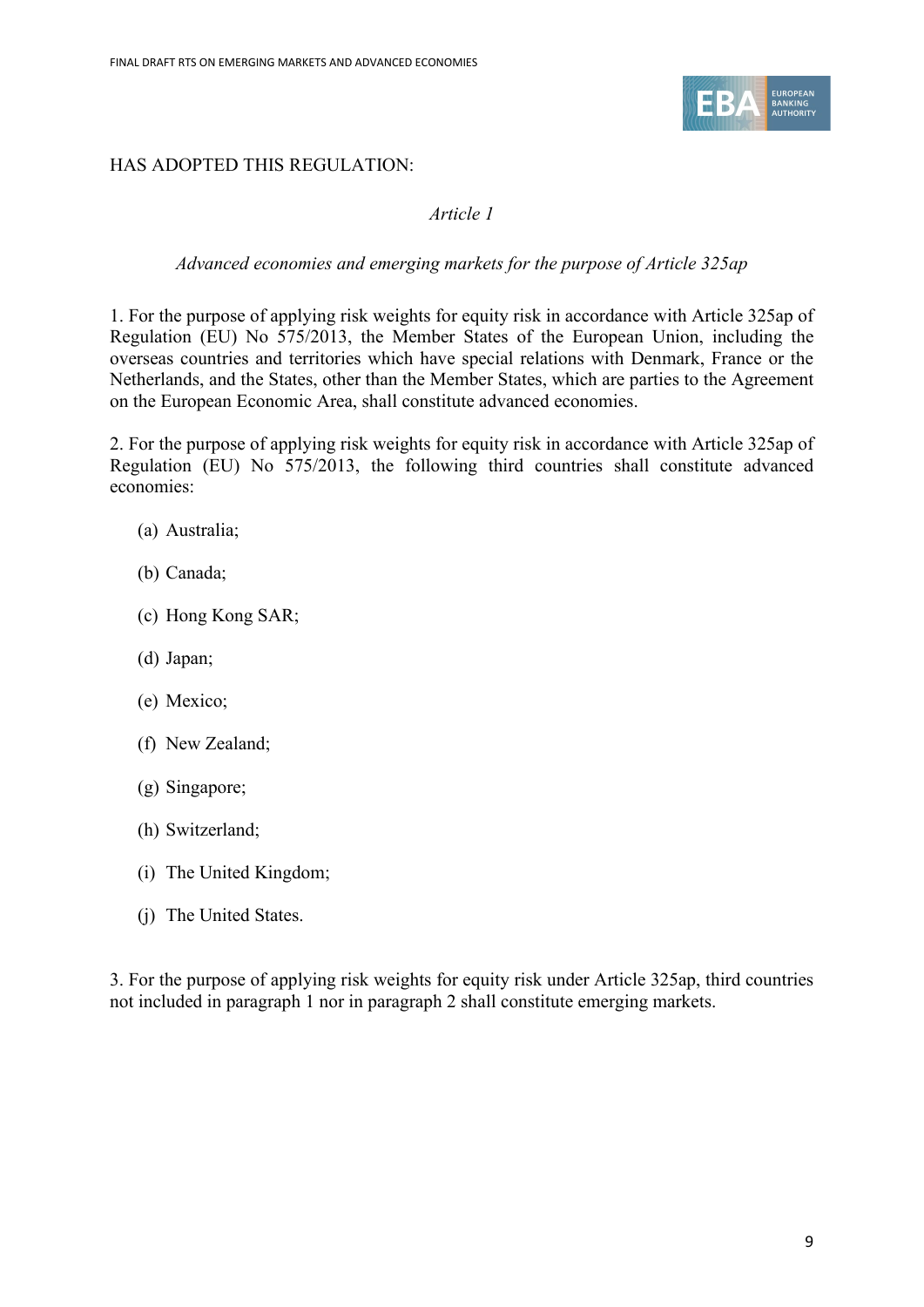

# *Article 2*

This Regulation shall enter into force on the twentieth day following that of its publication in the *Official Journal of the European Union*.

This Regulation shall be binding in its entirety and directly applicable in all Member States.

Done at Brussels,

*For the Commission The President*

*[For the Commission On behalf of the President]*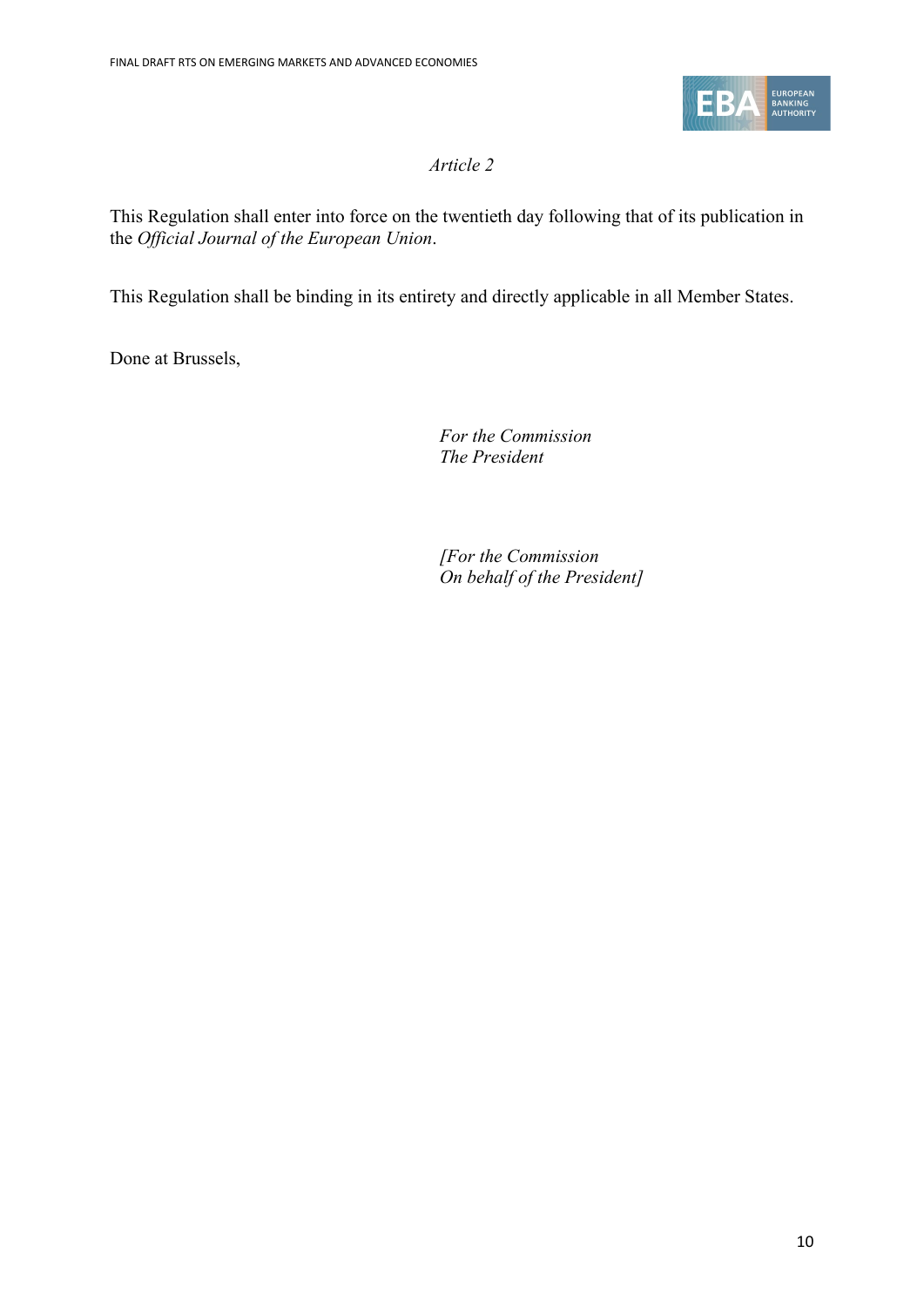

# <span id="page-10-0"></span>4. Accompanying documents

# <span id="page-10-1"></span>4.1 Draft cost-benefit analysis / impact assessment

Article 325ap(3) of the CRR requests the EBA to specify what constitutes an emerging market and an advanced economy for the purposes of risk weighting equity and equity repo rate risk factors under the sensitivities-based method.

Article 10(1) of Regulation (EU) No 1093/2010 (EBA Regulation) provides that any RTS developed by the EBA should be accompanied by an analysis of 'the potential related costs and benefits'. This analysis should provide an overview of the findings regarding the problem to be dealt with, the options proposed and the potential impact of these options.

This section presents the cost-benefit analysis of the main policy options included in the draft RTS. The analysis is high level and of a qualitative nature.

### A. Problem identification

The alternative standardised approach for market risk (FRTB-SA) comprises three parts: a) the sensitivities-based method (SbM) for calculating the own funds requirement for market risk; b) the residual risk add-on (RRAO); c) the own funds requirements for the default risk (DRC).

Under the sensitivities-based method, institutions need to multiply net sensitivities to each risk factor within a bucket by the corresponding risk weights to calculate own funds requirements. Buckets for sensitivities to equity and equity repo rate risk factors are defined based on criteria of liquidity (large vs. small market capitalisation) and volatility (taking into account the sector and the economy relevant for the equity).

In particular, for the criteria of volatility, the FRTB-SA distinguishes between advanced economies and emerging markets, and assigns lower risk weights to a given sector if it belongs to an advanced economy rather than an emerging market. This approach is specific to the FRTB-SA, whereas institutions using the IMA are required to directly capture the real historical volatility based on historical data, without the need for any distinction between advanced economies and emerging markets.

The FRTB provides a list of countries that are considered to be 'advanced' for the purpose of the FRTB-SA. However, the CRR leaves this specification to the EBA. The lack of a common specification would result in an inconsistent implementation of the simplified standardised approach for market risk across banks.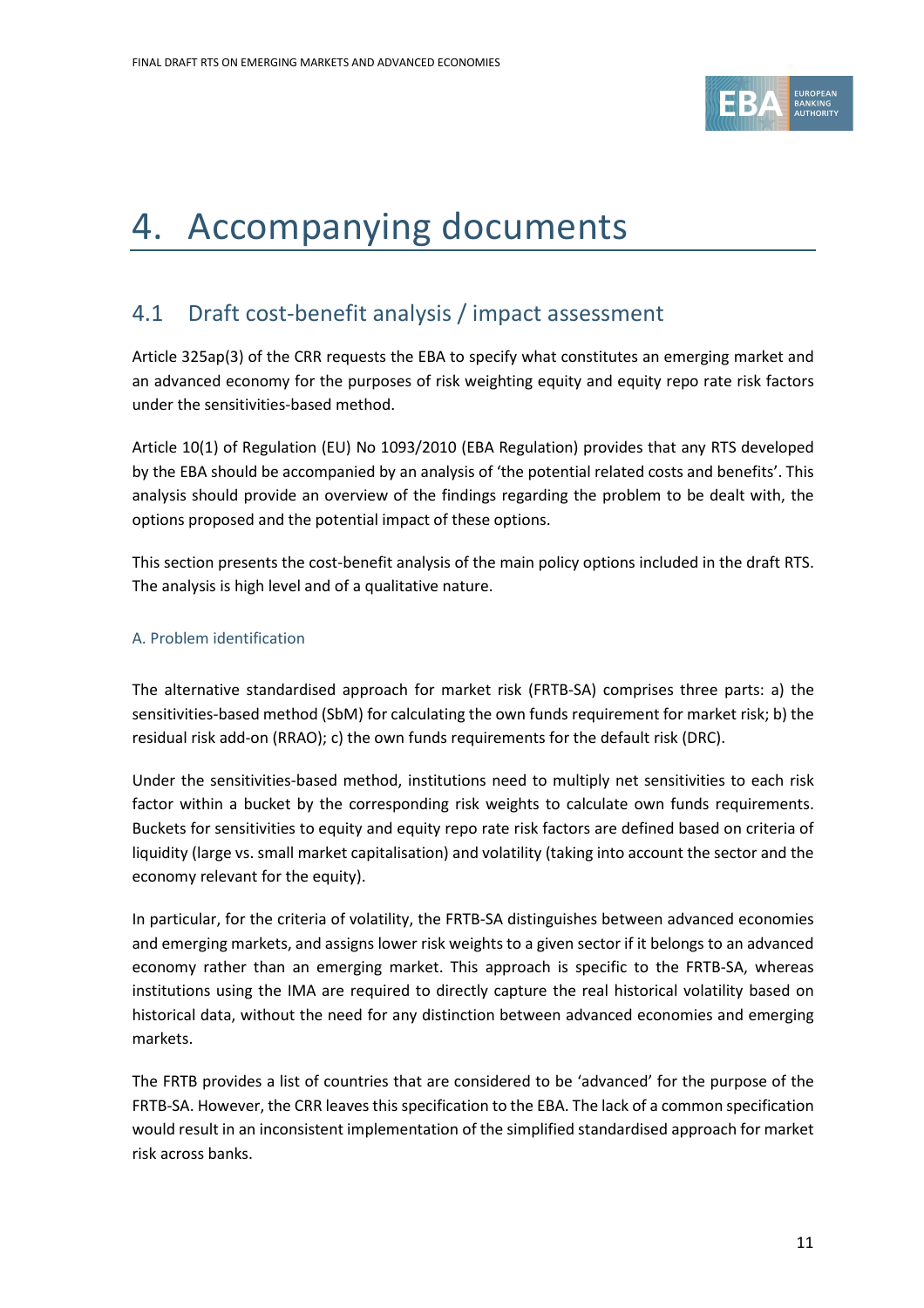

### B. Policy objectives

The specific objective of the RTS is to establish a common specification of what constitutes an emerging market and an advanced economy for the purpose of assigning risk weights for the sensitivities to equity and equity repo rate risk factors under the simplified standardised approach.

Generally, the RTS aim to create a level playing field, promote the convergence of institution practices and enhance comparability of own funds requirements across the EU. Overall, the RTS are expected to promote the effective and efficient functioning of the EU banking sector.

### C. Baseline scenario

The baseline scenario aims to describe the regulatory environment and regulatory developments, as well as institutions' practices.

In terms of regulatory environment, the baseline assumes the entry into force of the CRR, which does not provide any specification for what constitutes an emerging market and an advanced economy. In terms of institutions' practices, the baseline scenario assumes that no common approach exists regarding the distinction between an emerging market and an advanced economy, given that such a specification is not present in the current CRR.

#### D. Options considered, cost-benefit analysis, preferred option

The FRTB provides a list of countries that are 'advanced' for the purpose of the FRTB-SA. According to MAR 21.75, the advanced economies are Canada, the United States, Mexico, the euro area, the non-euro area western European countries (the United Kingdom, Norway, Sweden, Denmark and Switzerland), Japan, Oceania (Australia and New Zealand), Singapore and Hong Kong SAR. The FRTB list was published without the underlying criteria used to get such list being provided.

The EBA has considered the following options when allocating a market or a country to the advanced economy category:

### **Option 1a: Use the list of advanced economies set out in the FRTB standards**

**Option 1b: Create a European-specific list of advanced economies, which covers the EU Member States and third countries included in the FRTB list, as well as additional EU/EEA Member States.**

#### **Option 1c: Develop a set of criteria or a methodology for distinguishing advanced economies**

Option 1a ensures full alignment with international standards and enhances a level playing field across jurisdictions. In addition, it will be straightforward to update in case new markets or countries become advanced economies in the future. However, it does not explain the underlying criteria used to get such list, providing little transparency to the market on how the list was determined.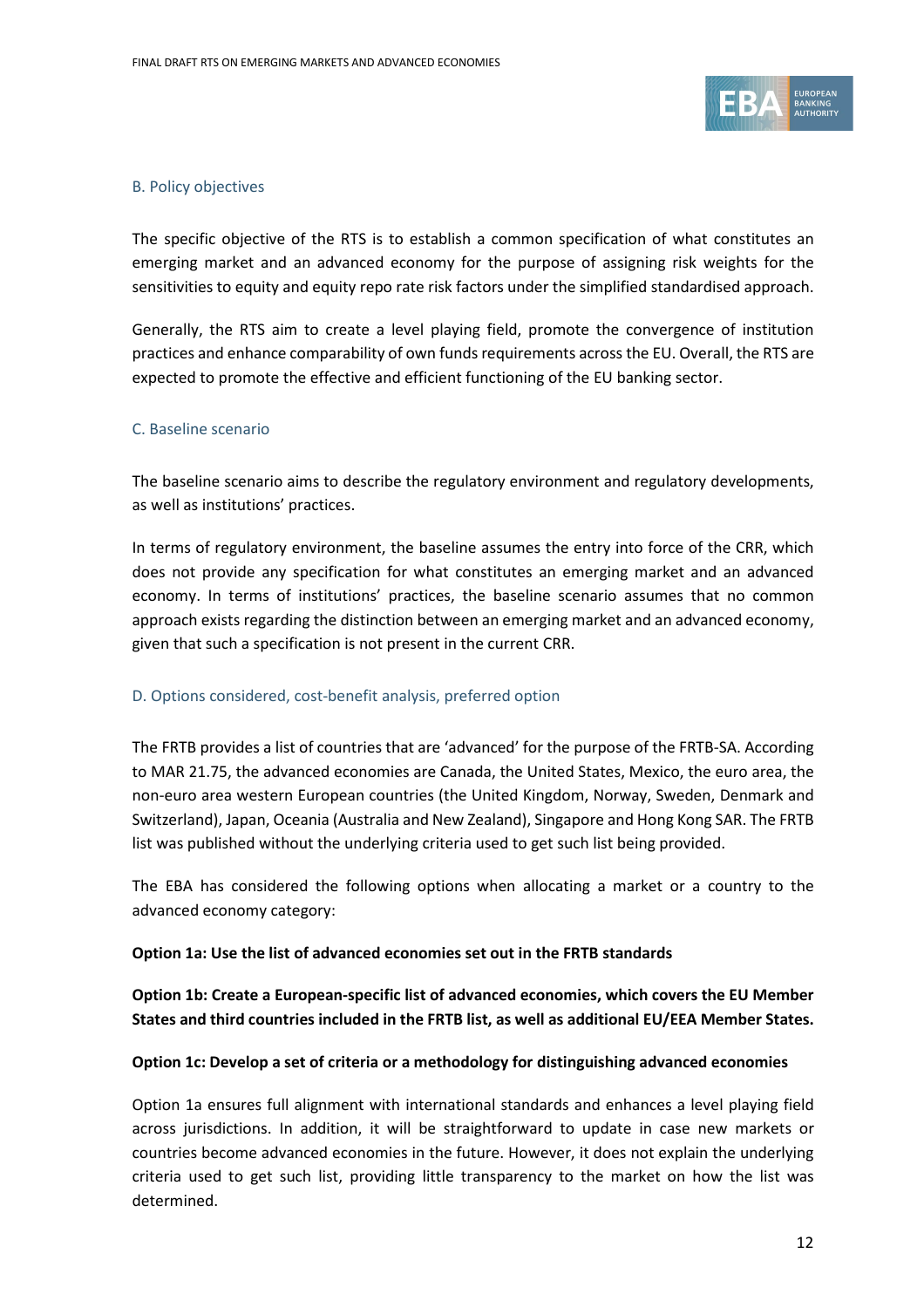

Moreover, under this option, six EU Member States (Bulgaria, Croatia, Czech Republic, Hungary, Poland, Romania) and two EEA states (Liechtenstein, Iceland) would not be considered advanced economies despite being part of the EU or EEA, respectively, and despite some of them being recognised as advanced by other international bodies.

Option 1b considers adding to the Basel list further EU/EEA Member States as advanced economies. EU/EEA Member States are part of the single market, i.e. one territory without any internal borders or other regulatory obstacles to the free movement of goods and services (with some exceptions for EEA states). In addition, as mentioned, some EU/EEA Member States not currently included in the Basel list are explicitly recognised as advanced economies by the IMF<sup>7</sup>. Establishing this list requires assessing six additional EU Member States (Bulgaria, Croatia, Czech Republic, Hungary, Poland, Romania) and two additional EEA states (Liechtenstein, Iceland), which were not part of the FRTB list, but are all expected to comply with the EU-level CRR requirements. Similar to Option 1a, this list can be easily updated. De-facto this option would represent a deviation from international standards and should be pursued only if it is risk-based.

Option 1c can potentially increase transparency towards external stakeholders regarding the methodology for the determination of advanced economies, depending on the methodology and associated disclosure. Moreover, it can avoid being reliant on a pre-defined list produced by other organisations (e.g. BCBS) or benchmarks. However, it may result in a list that issignificantly different from international standards, creating excessive distortion compared to the international standards. Moreover, it can be more complex to update such a list and may need to collect data on a continuous basis.

Given that the immediate purpose of this list is to allow for a harmonised computation of equity risk own funds requirements by institutions for the immediate purpose of the FRTB-SA reporting requirement, the policy choice relating to Option 1c is discarded on the basis that the resulting list could significantly deviate from the international standards.

To take a risk-based decision on the selection of the option to implement between 1a and 1b, the EBA calculated common market risk metrics from the historical prices observed for a large amount of equity names. The EBA grouped those names by country, sector, and size, so as to be able to observe whether deviations in the risk measures were present when moving in the country dimension (e.g. 'large cap in the financial sector of country X' against 'large cap in the financial sector of country Y'). On the basis of the market risk metrics calibrated on a stress period<sup>[8](#page-12-1)</sup>, it cannot be concluded that the EU countries that were not included in the list are riskier than countries that were included in the FRTB list. The same arguments hold at EEA level. Hence, in light of this, and considering the qualitative considerations made above (i.e. the presence of a single market), Option 1b is preferred to 1a. Accordingly, Option 1b is included in the final draft RTS.

<span id="page-12-0"></span> $7$  Advanced economies in the October 2020 IMF World Economic Outlook.

<span id="page-12-1"></span> $8$  The covid-19 period, instead of the global financial crisis period, was taken as a stress period to ensure sufficient data quality.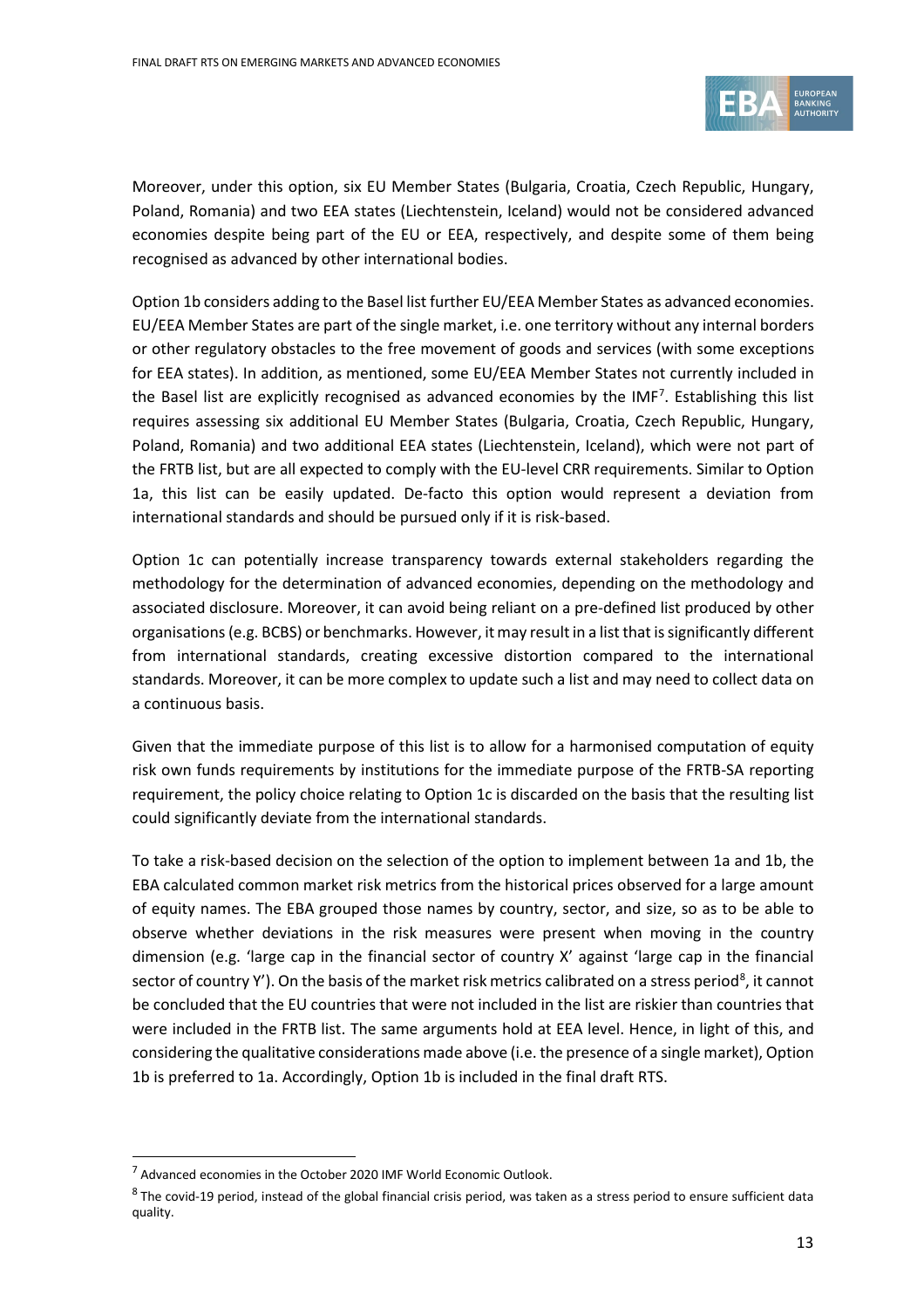

# <span id="page-13-0"></span>4.2 Feedback on the public consultation

The EBA publicly consulted on the draft proposal contained in this paper.

The consultation period lasted for three months and ended on 2 July 2021. [9](#page-13-1) Seven responses were received, of which four were non-confidential and published on the EBA website. The EBA also held a public hearing on the consultation paper on the draft RTS on emerging markets and advanced economies on 29 April 2021.

This section presents a summary of the key points and other comments arising from the consultation, the analysis and discussion triggered by these comments and the actions taken to address them if deemed necessary.

In a number of cases, some industry bodies made similar comments or the same body repeated its comments in response to different questions. These comments and the EBA's analysis of them are included in the section of the feedback table that the EBA considers most appropriate. Changes to the draft RTS have been incorporated as a result of the responses received during the public consultation.

### **Summary of key issues and the EBA's response**

Respondents generally highlighted that there are no simple econometric methodologies that can be applied in order to achieve a precise definition of an advanced economy and that the rules for inclusion in the list should be based on criteria that are specific for the equity business, rather than based on measures such as the general economic development of the country (e.g. GDP) or its creditworthiness (e.g. sovereign credit rating). In this regard, respondents suggested both qualitative and quantitative criteria, focusing essentially on the equity market (see feedback table).

Respondents also generally pointed out the issues of the current Basel list:

- One respondent commented that the BCBS list excludes major equities markets such as South Korea, Israel and Taiwan and European countries such as the Czech Republic and Iceland, which are all included in the IMF's list of advanced economies.
- Some other respondents commented that the draft RTS should better factor in other EU objectives of strategic importance, such as the Capital Markets Union (CMU) – which encompasses the whole EU and not just the eurozone – and that, in general, EU/EEA Member States are part of the single market (i.e. one territory without any internal borders or other regulatory obstacles to the free movement of goods and services), that the list should not create an unlevel playing field in this respect but rather foster the integration of EU capital markets, thus enhancing the competitiveness of the EU as a whole.

<span id="page-13-1"></span>https://www.eba.europa.eu/regulation-and-policy/market-risk/regulatory-technical-standards-emerging-marketsand-advanced-economies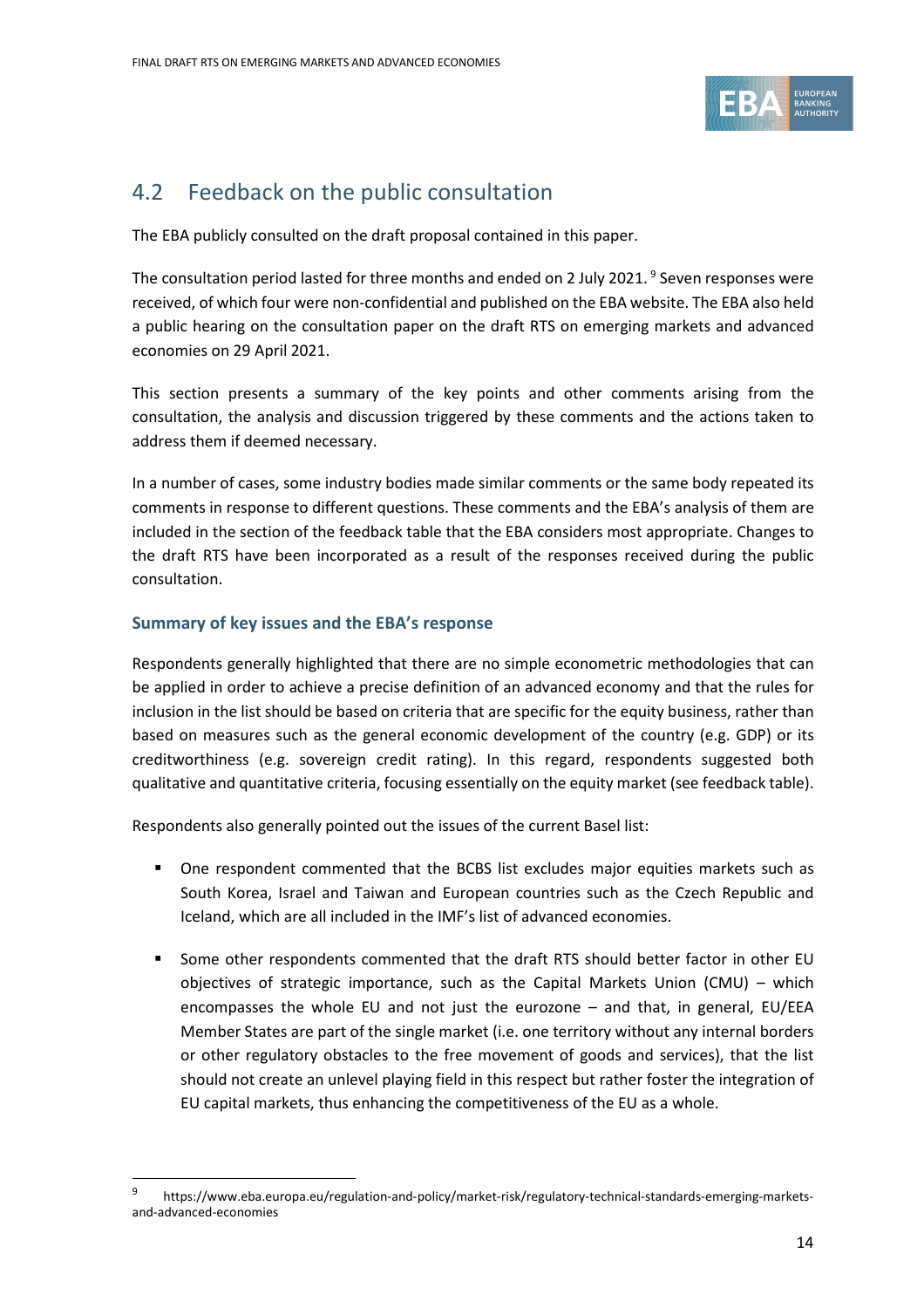

Finally, one respondent commented: "With regard to the EU/EEA markets, the economic integration, advanced common investor protections and disclosure requirements, cross-border access and access to a wide range of financial services providers have effectively resulted in a system that can be defined as an advanced economy."

Based on the feedback received and considering the lack of evidence that would justify distinct treatments between EU/EEA and the countries included in the FRTB list, the EBA has decided to:

- Consider the whole EU/EEA as advanced, including overseas countries and territories of Denmark, France and the Netherlands;
- For non-EU/EEA countries, consider as advanced economies the economies considered as advanced in the Basel list.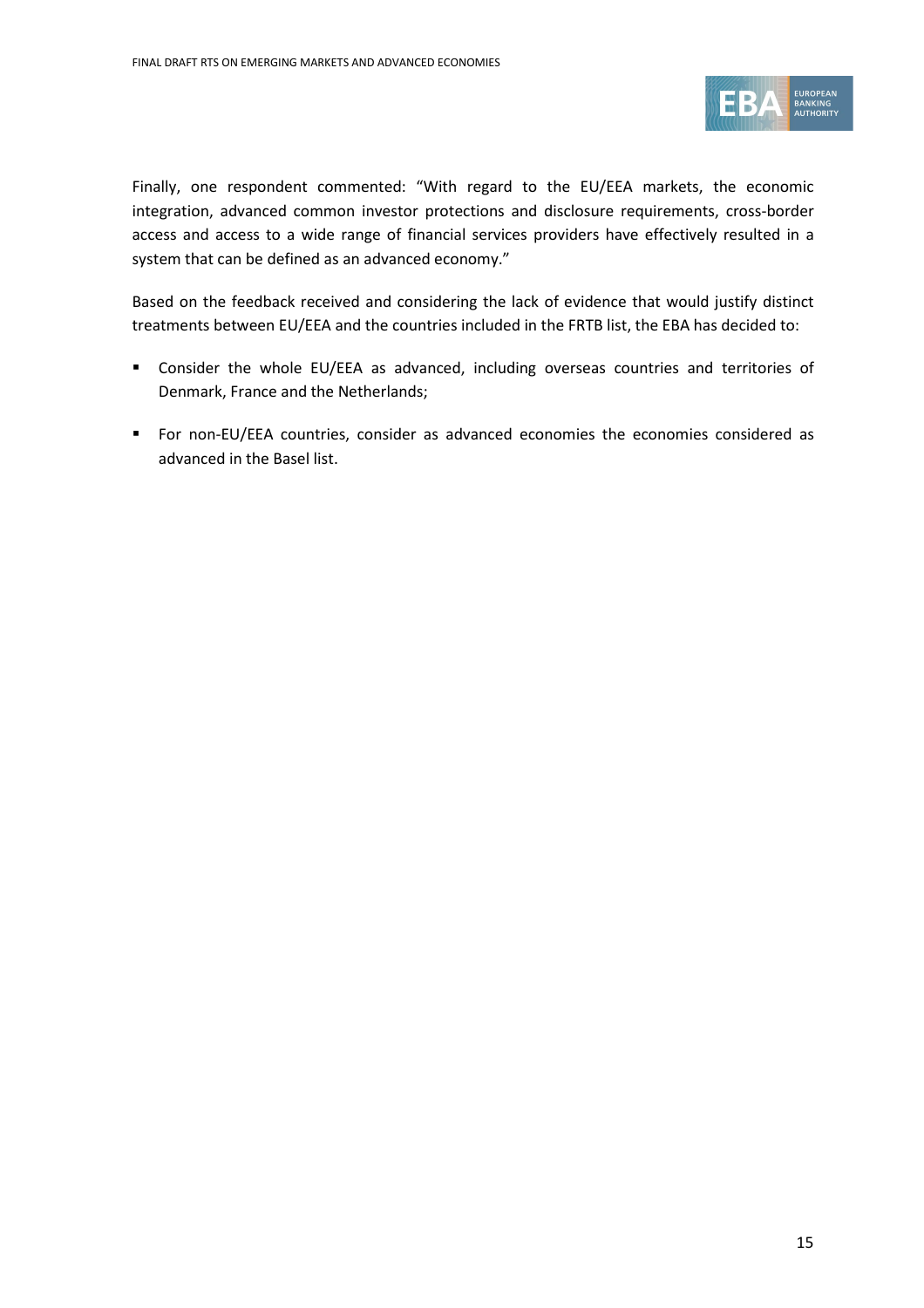# **Summary of responses to the consultation and the EBA's analysis**



| <b>Comments</b>                                                                     | <b>Summary of responses received</b>                                                                                                                                                                                                                                                                                                                                                                                                                                                                                                                                                                                                                                      | <b>EBA analysis</b>                                                                                                                                                                                                                                                                                                                                                                                                                                                         |                         | <b>Amendments to</b> |
|-------------------------------------------------------------------------------------|---------------------------------------------------------------------------------------------------------------------------------------------------------------------------------------------------------------------------------------------------------------------------------------------------------------------------------------------------------------------------------------------------------------------------------------------------------------------------------------------------------------------------------------------------------------------------------------------------------------------------------------------------------------------------|-----------------------------------------------------------------------------------------------------------------------------------------------------------------------------------------------------------------------------------------------------------------------------------------------------------------------------------------------------------------------------------------------------------------------------------------------------------------------------|-------------------------|----------------------|
| <b>General comments</b>                                                             |                                                                                                                                                                                                                                                                                                                                                                                                                                                                                                                                                                                                                                                                           |                                                                                                                                                                                                                                                                                                                                                                                                                                                                             |                         |                      |
| Flexibility to introduce changes<br>the list of advanced<br>to.<br>economies.       | One respondent stated that the list of advanced<br>economies should be open to changes. In this<br>regard it was commented that given that any<br>legislation (EU or otherwise) passed now could be<br>relatively slow and challenging to change in future,<br>while the Basel process could in principle deliver<br>additions to the list relatively quickly and easily, it<br>could be important to build in flexibility.                                                                                                                                                                                                                                               | Flexibility could be introduced by leaving supervisory<br>discretion on what constitutes an advanced economy.<br>Doing so would however lead, for example, two EU<br>credit institutions to capitalise the risk in the same<br>equity name differently. Hence, such option should<br>be rejected.<br>Flexibility in the adoption process linked to these RTS,<br>in order to amend them quicky, if needed, goes<br>beyond the scope of what can be decided in these<br>RTS. | No amendment            |                      |
|                                                                                     |                                                                                                                                                                                                                                                                                                                                                                                                                                                                                                                                                                                                                                                                           | Hence, no amendments were made to reflect this<br>comment.                                                                                                                                                                                                                                                                                                                                                                                                                  |                         |                      |
| Overall approach to determine<br>the list of advanced economies<br>for equity risk. | One respondent stated that it would support an<br>approach that takes into account economic<br>evolution as well as development of markets<br>instead of relying on the static BCBS list. According<br>to that respondent, there are no simple<br>econometric methodologies that can be applied in<br>order to achieve a precise definition of an advanced<br>economy. Broad factors such as economic<br>integration, rule of law and advanced financial<br>system, combined with more detailed factors such<br>as transparency of disclosures, quality of insolvency<br>laws and availability of hedging products, are all<br>important factors that banks consider when | See EBA analysis for Question 1.                                                                                                                                                                                                                                                                                                                                                                                                                                            | Amendments<br>Article 1 | to                   |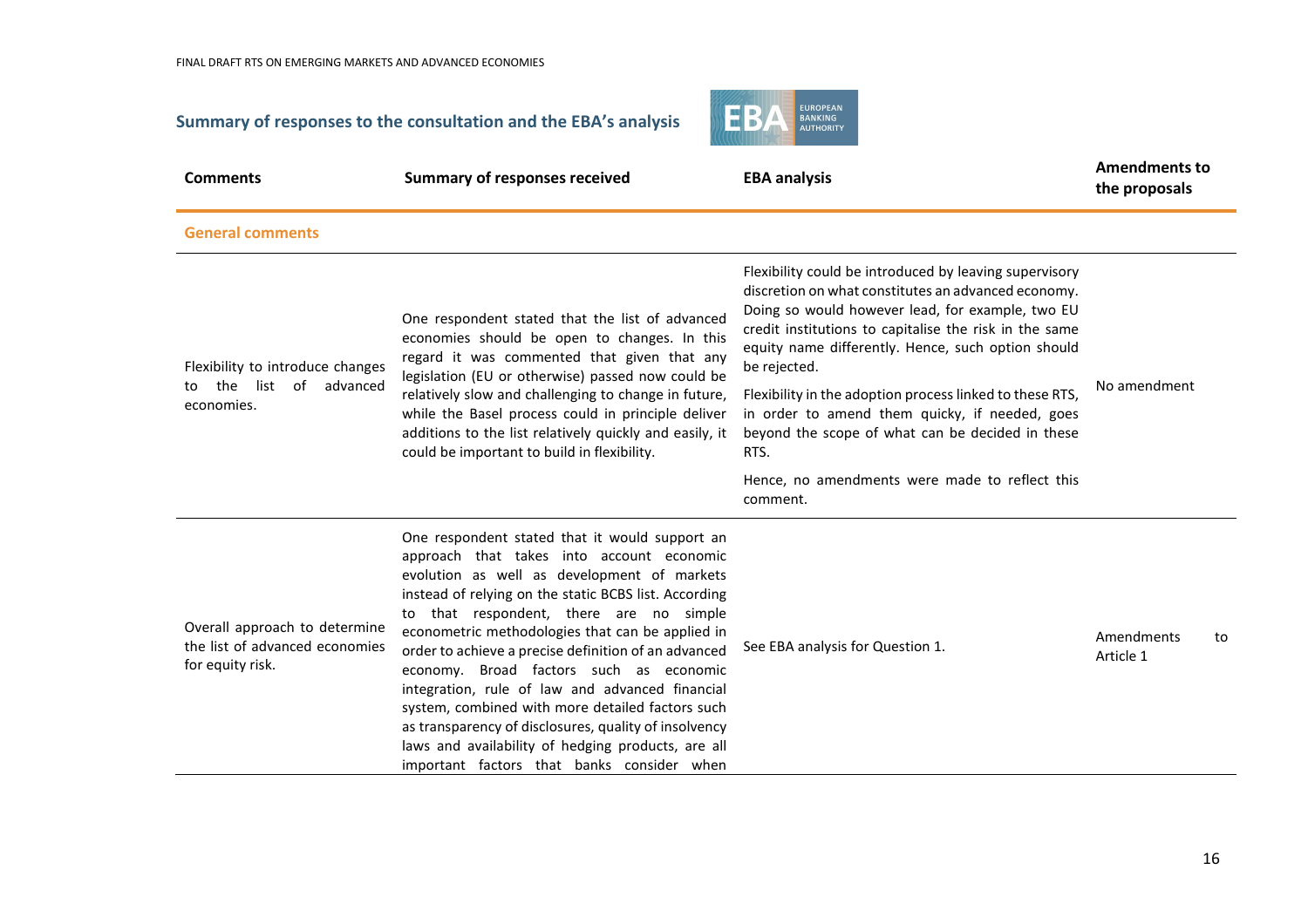

| <b>Comments</b> | <b>Summary of responses received</b>                                                                                                                                                                                                                                                                                                                                                                                                   | <b>EBA analysis</b> | <b>Amendments to</b><br>the proposals |
|-----------------|----------------------------------------------------------------------------------------------------------------------------------------------------------------------------------------------------------------------------------------------------------------------------------------------------------------------------------------------------------------------------------------------------------------------------------------|---------------------|---------------------------------------|
|                 | offering their clients investment products in a<br>specific market.                                                                                                                                                                                                                                                                                                                                                                    |                     |                                       |
|                 | Some respondents state that the rules for inclusion<br>in the list should be based on criteria that are<br>specific for the equity business, rather than be<br>based on tangential measures such as the general<br>economic development of the country (e.g. GDP) or<br>its creditworthiness (e.g. sovereign credit rating). In<br>this regard, some respondents stated that the list<br>should be based on clear risk-based criteria. |                     |                                       |
|                 |                                                                                                                                                                                                                                                                                                                                                                                                                                        |                     |                                       |

## **Responses to questions in Consultation Paper EBA/CP/2021/14**

| <b>Question 1.</b> Do you agree with<br>the list provided in Article 1 or<br>do you think that the EBA                                                                                                  | Some respondents object to the list and argue that<br>their domestic markets should be classified as<br>advanced economies.                                                                                | Following the consultation<br>process, the EBA<br>performed a quantitative analysis on equity names<br>from different countries.                                                                                                                                                                       |                         |    |
|---------------------------------------------------------------------------------------------------------------------------------------------------------------------------------------------------------|------------------------------------------------------------------------------------------------------------------------------------------------------------------------------------------------------------|--------------------------------------------------------------------------------------------------------------------------------------------------------------------------------------------------------------------------------------------------------------------------------------------------------|-------------------------|----|
| should propose an alternative<br>list? In particular, do you think<br>that there is a case for<br>additional – or potentially all –<br>EU/EEA countries to be added<br>to the list? Please elaborate by | Some respondents propose a similar treatment for<br>groups of countries:<br>• One respondent states that all EU Member<br>States, regardless of being part of the eurozone,<br>should get the same status. | In particular, the EBA assessed whether equity names<br>related to EU countries not in the FRTB list were less<br>risky compared to (EU and non-EU) countries<br>belonging to the FRTB list. The 'riskiness' was<br>assessed using common market risk metrics (e.g.<br>historical volatility measure). | Amendments<br>Article 1 | to |
| providing technical evidence<br>focusing on similarities and<br>differences<br>in risk across<br>markets.                                                                                               | • One respondent states that all EU/EEA countries<br>should be classified as advanced.<br>In this context, respondents provide several reasons<br>supporting these proposals, such as:                     | Using historical data, it cannot be concluded that<br>equity names related to EU countries not included in<br>the FRTB list are riskier than equity names related to<br>countries in the list.                                                                                                         |                         |    |
|                                                                                                                                                                                                         | - EU/EEA Member States are part of the single<br>market i.e. one territory without any internal                                                                                                            | In addition, also in light of the comments presented<br>by some respondents, other qualitative criteria were                                                                                                                                                                                           |                         |    |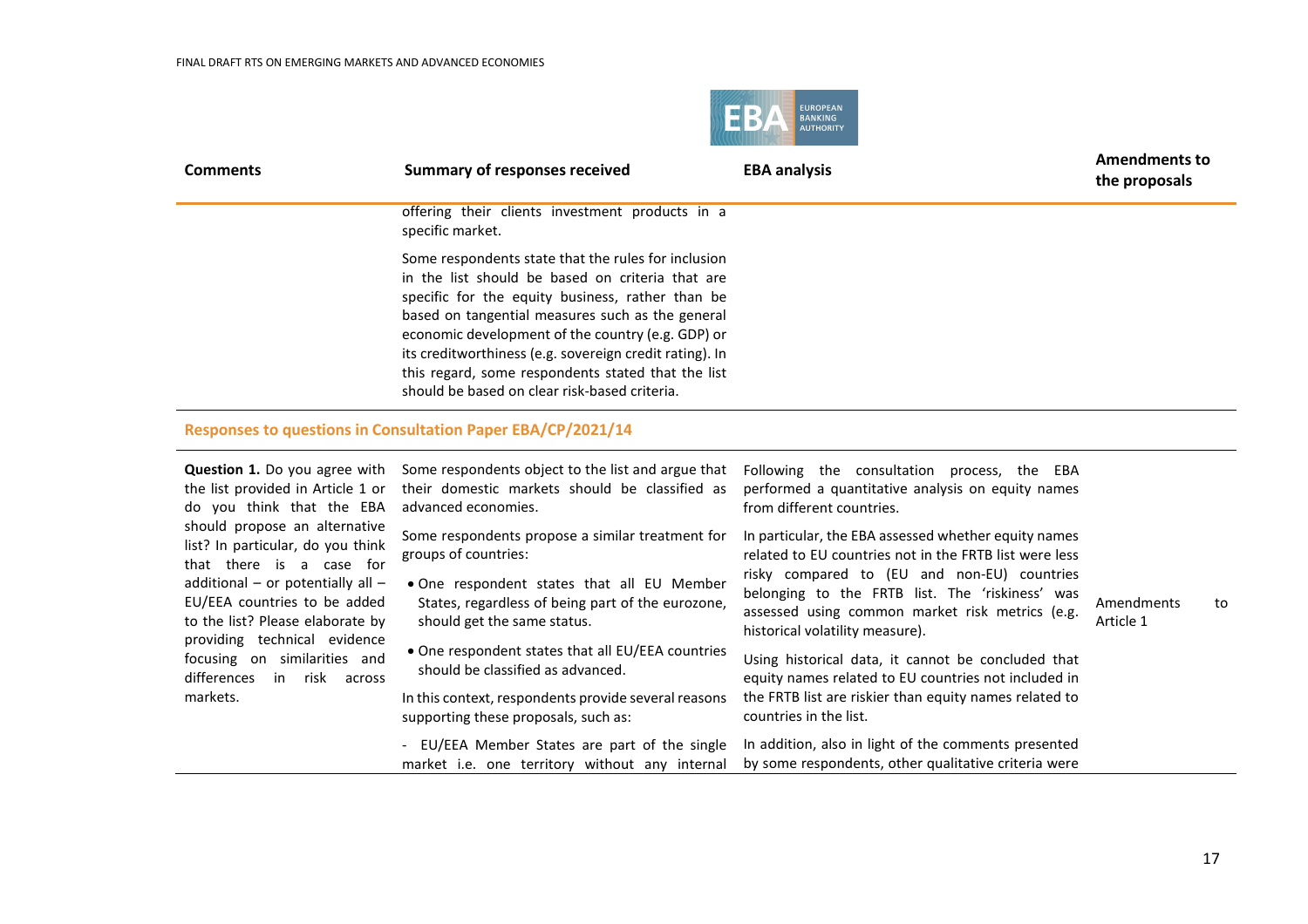

| <b>Comments</b>                                                                                                                                                                                                                                                                                      | <b>Summary of responses received</b>                                                                                                                                                                                                                                                                                                                                                                                                                                                                                                                                                                                                                                                                                                                                                                                               | <b>EBA analysis</b>                                                                                                                                                                                                                                                                                                                                                                                                                                                                                                                                                                                                                                                                                                                             | <b>Amendments to</b><br>the proposals |  |
|------------------------------------------------------------------------------------------------------------------------------------------------------------------------------------------------------------------------------------------------------------------------------------------------------|------------------------------------------------------------------------------------------------------------------------------------------------------------------------------------------------------------------------------------------------------------------------------------------------------------------------------------------------------------------------------------------------------------------------------------------------------------------------------------------------------------------------------------------------------------------------------------------------------------------------------------------------------------------------------------------------------------------------------------------------------------------------------------------------------------------------------------|-------------------------------------------------------------------------------------------------------------------------------------------------------------------------------------------------------------------------------------------------------------------------------------------------------------------------------------------------------------------------------------------------------------------------------------------------------------------------------------------------------------------------------------------------------------------------------------------------------------------------------------------------------------------------------------------------------------------------------------------------|---------------------------------------|--|
|                                                                                                                                                                                                                                                                                                      | borders or other regulatory obstacles to the free<br>movement of goods and services, so the list should<br>not create an unlevel playing field.<br>- Economic indicators of some non-eurozone<br>countries are not worse than those of some<br>eurozone countries (or could be even better, such<br>as comparing Czech Republic and Slovakia).<br>- With regard to the EU/EEA markets, the economic<br>advanced<br>integration,<br>common<br>investor<br>protections and disclosure requirements, cross-<br>border access and access to a wide range of<br>financial services providers have effectively resulted<br>in a system that can be defined as an advanced<br>economy.<br>One respondent commented that the BCBS list<br>excludes major equities markets such as South<br>Korea, Israel and Taiwan and European countries | considered: for example, the presence of a single<br>market in the EU.<br>The EBA also acknowledges that some EU/EEA<br>countries not included in the FRTB are included in the<br>IMF list of advanced economies. With respect to non-<br>EU/EEA countries, it is the view of the EBA that global<br>alignment should be sought on the list at the Basel<br>table. Therefore, no enlargement to non-EU/EEA<br>countries of the list of advanced economies included<br>in these draft RTS was considered at this stage.<br>On the basis of the consideration above, the RTS were<br>amended so as to recognise the EU/EEA as advanced.<br>Furthermore, specificities related to the overseas<br>territories of some EU countries were reflected. |                                       |  |
|                                                                                                                                                                                                                                                                                                      | such as the Czech Republic and Iceland, which are<br>all included in the IMF's list of advanced economies.                                                                                                                                                                                                                                                                                                                                                                                                                                                                                                                                                                                                                                                                                                                         |                                                                                                                                                                                                                                                                                                                                                                                                                                                                                                                                                                                                                                                                                                                                                 |                                       |  |
| <b>Question 2.</b> What are the<br>metrics, sources, and other<br>criteria that should be used for<br>potentially defining alternative<br>criteria on which a list of<br>advanced economies could be<br>based?<br>elaborate<br>Please<br>considering the context in<br>which this definition will be | <b>Qualitative criteria</b><br>Arguing for inclusion in the list, some respondents<br>claimed that global institutions (e.g. World Bank,<br>International Monetary Fund) classify their<br>countries as high-income economies, or as<br>advanced economies.<br>One respondent while commenting that there are<br>no simple econometric methodologies that can be                                                                                                                                                                                                                                                                                                                                                                                                                                                                   | While acknowledging the relevance of the<br>quantitative metrics, it is noted that there is no<br>common understanding of which metric should be<br>used to determine what constitutes an advanced<br>economy $-$ in particular, in the context in which this<br>regulation applies.<br>Hence, the EBA used the following approach:                                                                                                                                                                                                                                                                                                                                                                                                             | Amendments<br>to<br>Article 1         |  |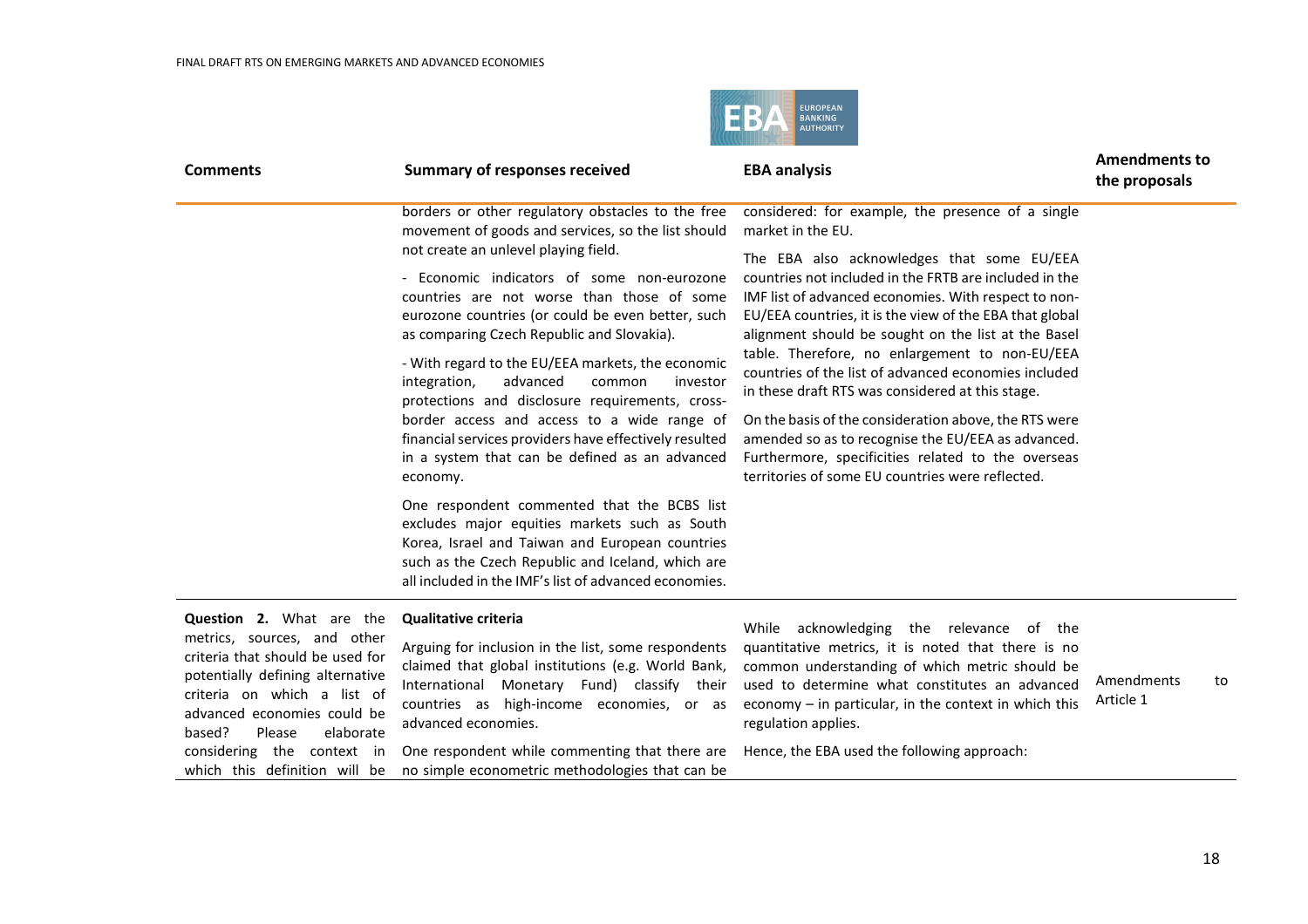

| <b>Comments</b>                                                                    | <b>Summary of responses received</b>                                                                                                                                                                                                                                                                                                                                                                                                                                                                                                                                                                                            | <b>EBA analysis</b>                                                                                                                                     | <b>Amendments to</b><br>the proposals |
|------------------------------------------------------------------------------------|---------------------------------------------------------------------------------------------------------------------------------------------------------------------------------------------------------------------------------------------------------------------------------------------------------------------------------------------------------------------------------------------------------------------------------------------------------------------------------------------------------------------------------------------------------------------------------------------------------------------------------|---------------------------------------------------------------------------------------------------------------------------------------------------------|---------------------------------------|
| applied,<br>assigning<br>i.e.<br>a<br>lower/higher risk weight for<br>equity risk. | applied in order to achieve a precise definition of an<br>advanced economy, notes that broad factors such<br>as economic integration, rule of law and advanced<br>consideration.<br>financial system, combined with more detailed<br>factors such as transparency of disclosures, quality<br>of insolvency laws and availability of hedging<br>products, are all important factors that banks<br>consider when offering their clients investment<br>products in a specific market.<br>Furthermore, with regard to the assessment of<br>equity capital markets and exchanges, it proposes<br>considering the following criteria: | (i) It considered the FRTB list as a starting point to be<br>potentially complemented on the basis of risk-based                                        |                                       |
|                                                                                    |                                                                                                                                                                                                                                                                                                                                                                                                                                                                                                                                                                                                                                 | (ii) Using historical data, it assessed whether equity<br>names related to EU countries were less risky or not.                                         |                                       |
|                                                                                    |                                                                                                                                                                                                                                                                                                                                                                                                                                                                                                                                                                                                                                 | And concluded that there was no quantitative<br>evidence supporting the exclusion of some EU<br>countries from the list of advanced economies.          |                                       |
|                                                                                    |                                                                                                                                                                                                                                                                                                                                                                                                                                                                                                                                                                                                                                 | Furthermore, qualitative criteria, in particular, the<br>existence of a single market, and more broadly, of a                                           |                                       |
|                                                                                    | • The sophistication of the exchange (that should<br>consider i) the percentage of the market<br>accessible through electronic trading, ii) the<br>settlement mechanism, and iii) the ability of the<br>exchange to perform daily margining).                                                                                                                                                                                                                                                                                                                                                                                   | European Economic Area, constituted the basis for<br>amending the RTS proposed for consultation, so as to<br>consider the EU/EEA as advanced economies. |                                       |
|                                                                                    | • The number of exchanges (i.e. are there<br>competing exchanges to the main exchange)                                                                                                                                                                                                                                                                                                                                                                                                                                                                                                                                          |                                                                                                                                                         |                                       |
|                                                                                    | • Degree of oversight of the exchanges by the<br>national regulator                                                                                                                                                                                                                                                                                                                                                                                                                                                                                                                                                             |                                                                                                                                                         |                                       |
|                                                                                    | • Level of the country's compliance with Basel<br>regulations.                                                                                                                                                                                                                                                                                                                                                                                                                                                                                                                                                                  |                                                                                                                                                         |                                       |
|                                                                                    | <b>Quantitative metrics</b>                                                                                                                                                                                                                                                                                                                                                                                                                                                                                                                                                                                                     |                                                                                                                                                         |                                       |
|                                                                                    | One respondent proposed considering the<br>economic evolution and trend in terms of GDP, and<br>income measured by GDP per capita in PPS. In                                                                                                                                                                                                                                                                                                                                                                                                                                                                                    |                                                                                                                                                         |                                       |
|                                                                                    |                                                                                                                                                                                                                                                                                                                                                                                                                                                                                                                                                                                                                                 |                                                                                                                                                         |                                       |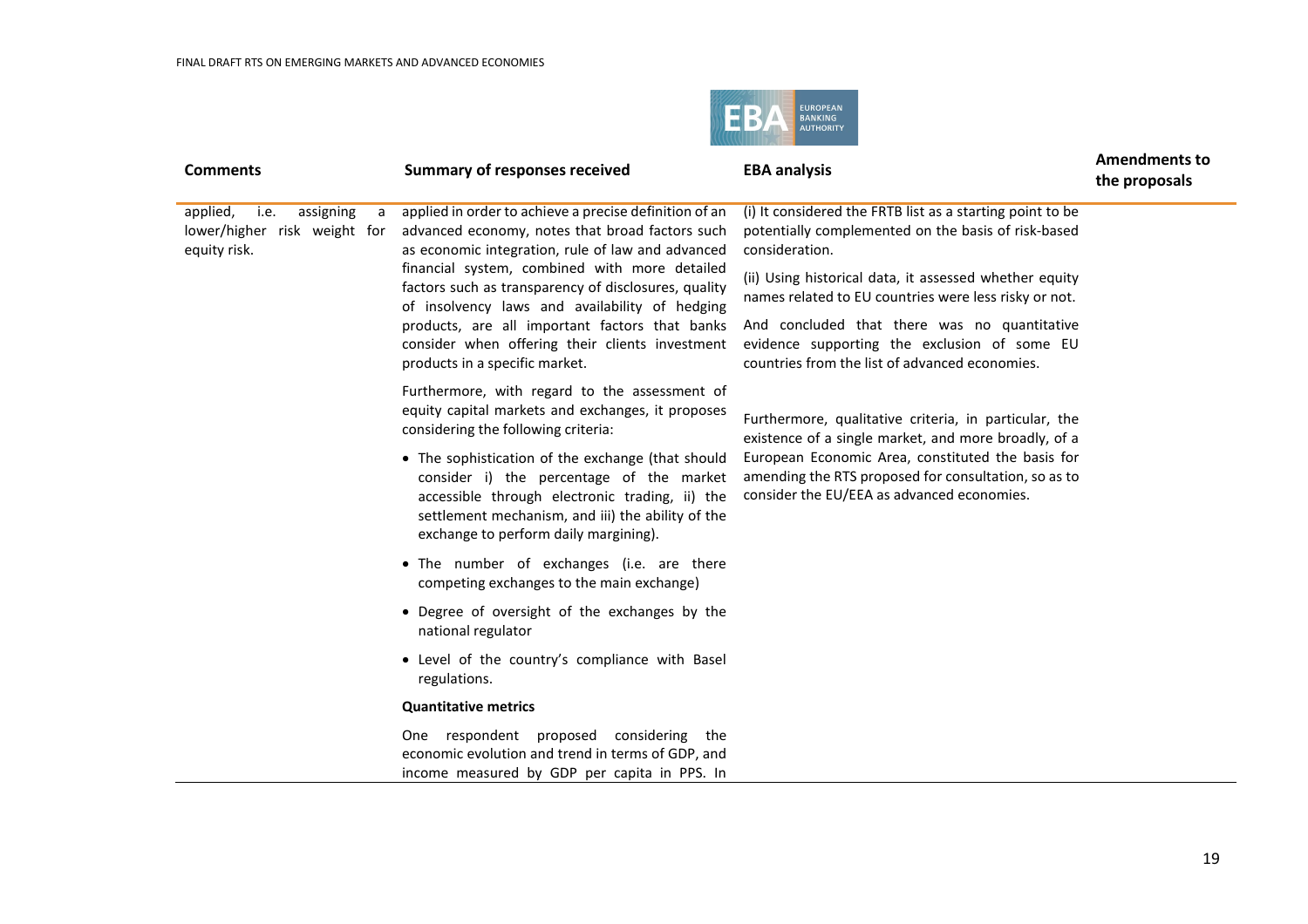

| <b>Comments</b> | <b>Summary of responses received</b>                                                                                                                                                                                                                                                                                                                                                                                                                                                                                                                       | <b>EBA analysis</b> | <b>Amendments to</b><br>the proposals |
|-----------------|------------------------------------------------------------------------------------------------------------------------------------------------------------------------------------------------------------------------------------------------------------------------------------------------------------------------------------------------------------------------------------------------------------------------------------------------------------------------------------------------------------------------------------------------------------|---------------------|---------------------------------------|
|                 | addition, they mentioned the development and<br>soundness of the financial sector as a further<br>criteria for the assessment, and showed statistics of<br>banks' prudential metrics for their countries.                                                                                                                                                                                                                                                                                                                                                  |                     |                                       |
|                 | Furthermore, some respondents proposed a<br>comparison of credit ratings of sovereign debt of<br>countries, and the level of e.g. 5Y CDS spreads on<br>government bonds.                                                                                                                                                                                                                                                                                                                                                                                   |                     |                                       |
|                 | In contrast to this, other respondents commented<br>that the list should be based on criteria that are<br>relevant to the asset class (i.e. equity) and not on<br>tangential measures such as the general economic<br>development of the country (e.g. GDP, and debt to<br>GDP, or inflation) or its creditworthiness (e.g.<br>sovereign credit rating). In this regard, these<br>respondents advocated that the classification<br>should be based on whether the equity capital<br>markets of a country can be classified as advanced<br>versus emerging. |                     |                                       |
|                 | Possible metrics mentioned for this purpose were:                                                                                                                                                                                                                                                                                                                                                                                                                                                                                                          |                     |                                       |
|                 | Outright volatility of the equity market.<br>$\bullet$                                                                                                                                                                                                                                                                                                                                                                                                                                                                                                     |                     |                                       |
|                 | Daily turnover of the equity market as a<br>$\bullet$<br>percentage of market capitalisation.                                                                                                                                                                                                                                                                                                                                                                                                                                                              |                     |                                       |
|                 | Correlation of the market with G10<br>$\bullet$<br>countries during time of stress.                                                                                                                                                                                                                                                                                                                                                                                                                                                                        |                     |                                       |
|                 | Availability of listed hedging and risk<br>management products.                                                                                                                                                                                                                                                                                                                                                                                                                                                                                            |                     |                                       |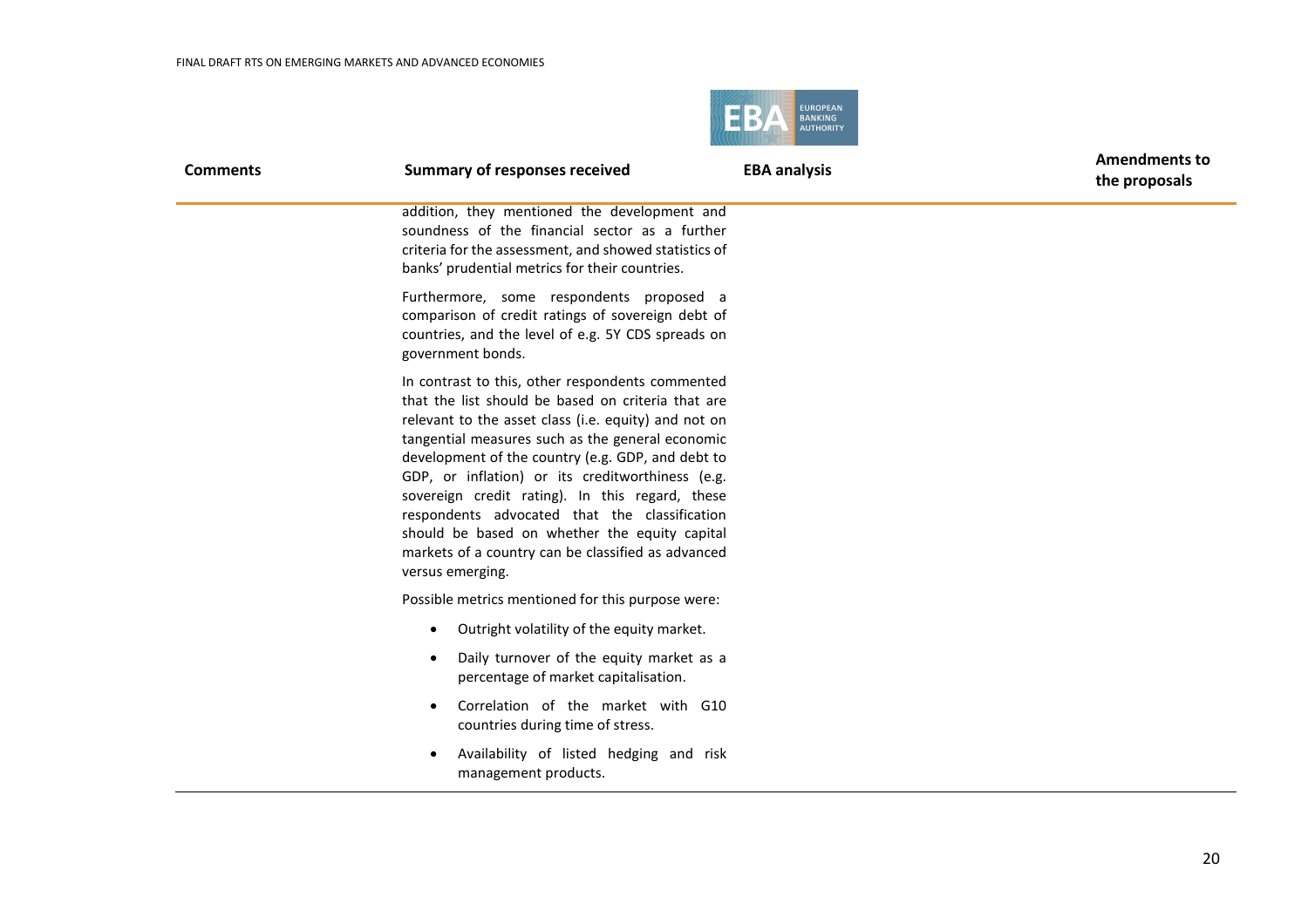

| <b>Comments</b>                                                                                                                                                                                                                              | <b>Summary of responses received</b>                                                                                                                                                                                                               | <b>EBA analysis</b>                                                                 | <b>Amendments to</b><br>the proposals |
|----------------------------------------------------------------------------------------------------------------------------------------------------------------------------------------------------------------------------------------------|----------------------------------------------------------------------------------------------------------------------------------------------------------------------------------------------------------------------------------------------------|-------------------------------------------------------------------------------------|---------------------------------------|
|                                                                                                                                                                                                                                              | Number of regulated local market makers.<br>$\bullet$                                                                                                                                                                                              |                                                                                     |                                       |
|                                                                                                                                                                                                                                              | The ratio of foreign to local participants.<br>$\bullet$                                                                                                                                                                                           |                                                                                     |                                       |
|                                                                                                                                                                                                                                              | Quoted spreads - the difference between<br>$\bullet$<br>the bid and ask prices, divided by the mid-<br>point.                                                                                                                                      |                                                                                     |                                       |
|                                                                                                                                                                                                                                              | Effective spreads - the difference between<br>$\bullet$<br>the trade price and the prevailing mid-<br>point price, divided by the mid-point price.                                                                                                 |                                                                                     |                                       |
|                                                                                                                                                                                                                                              | Quoted depth - notional available at-<br>$\bullet$<br>touch.                                                                                                                                                                                       |                                                                                     |                                       |
|                                                                                                                                                                                                                                              | Volatility - intraday volatility: calculated<br>$\bullet$<br>from intraday snapshots with a bin size of<br>minutes, and interday volatility:<br>calculated from historical close prices.                                                           |                                                                                     |                                       |
|                                                                                                                                                                                                                                              | Capitalisation of the stock exchange.<br>$\bullet$                                                                                                                                                                                                 |                                                                                     |                                       |
|                                                                                                                                                                                                                                              | One respondent suggested that liquidity and<br>volatility could be compared to an international<br>benchmark, such as a global stock index, to<br>determine the classification of the equity market.                                               |                                                                                     |                                       |
| Question 3. Do you think that<br>there are markets of other<br>countries that are characterised<br>by a higher liquidity and lower<br>volatility if compared to those<br>included in Article 1, which as<br>such should not trigger a higher | Some respondents object to the list and argue that<br>their domestic markets should be classified as an<br>advanced economy on the basis of the criteria<br>analysed in their responses and the comparison<br>with countries included in the list. | See EBA analysis for Question 1 and the quantitative<br>analysis described therein. | Amendments<br>to<br>Article 1         |